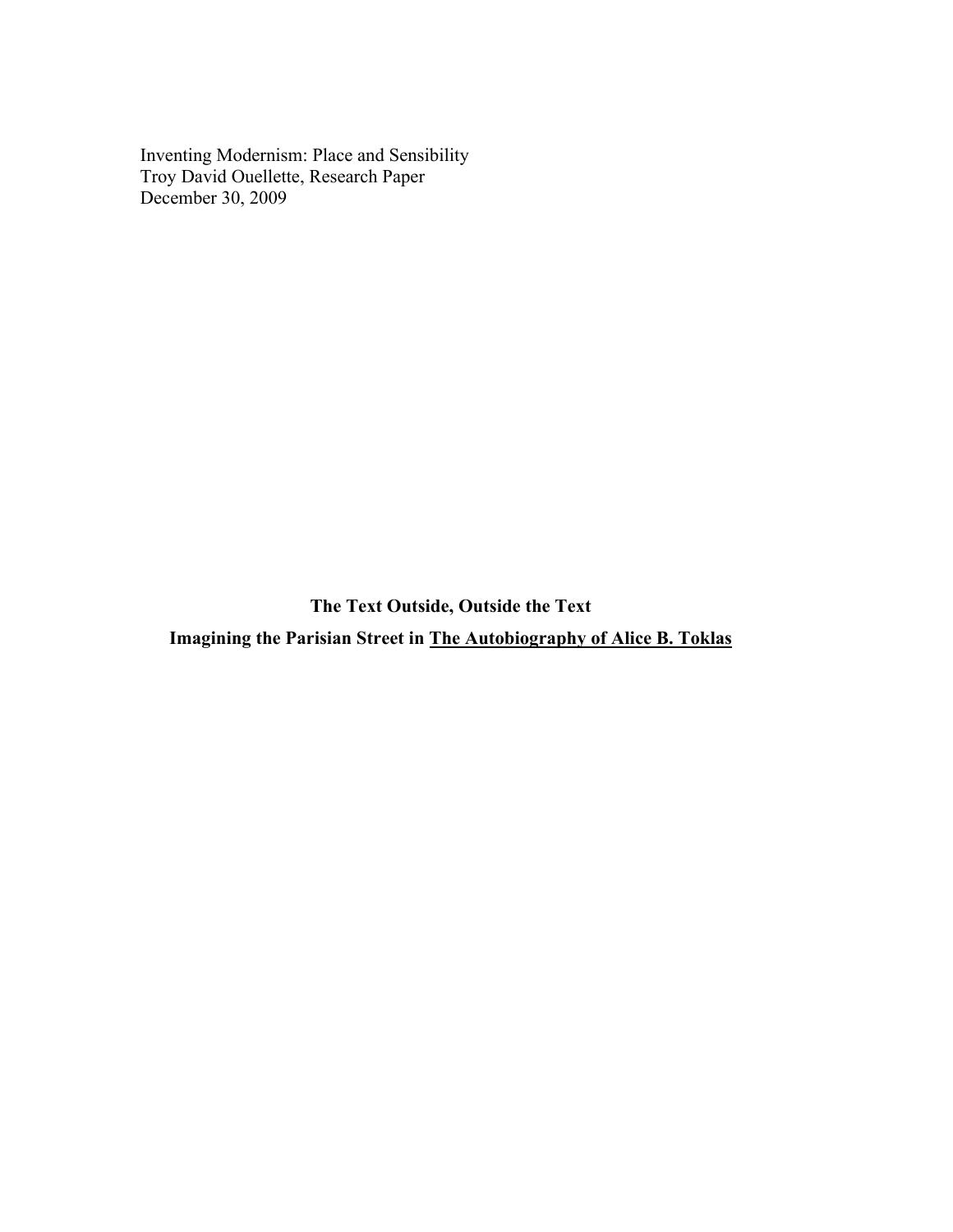"*Everybody knows if you are too careful you are so occupied in being careful that you are sure to stumble over something.*" Gertrude Stein, *Everybody's Autobiography*, 1937

It is an interesting choice of words being "occupied" rather than preoccupied, the former being more inclusive, suggesting that one might come across something previously unnoticed. The language of the street surfaces in The Autobiography of Alice B. Toklas in various ways through: looking, remembering, stumbling, walking, climbing and dodging. I too hope to stumble over something in Stein's text with the realization that each new text on the early twentieth century Parisian experience adds to its invention. Stein's remark about Oakland California, "there is no there there,"<sup>1</sup> may also be seen to apply to the historic city of Paris, in the sense that the past is removed from the present. It no longer exists as a place circumscribed by the text. It is a reimagining at best.

Stein does something clever when she describes the Modernist experience through the eyes of Alice Babette Toklas. She initially offers Toklas as the narrator to more fully convince the reader that the work is written from her point of view, but with every turn of the page comes an invitation to survey another world from the harmonious voice of Toklas *and* Stein.

Although the novel departs from Stein's earlier experimental style, her emphasis on the present and the subversion of literary, linguistic and cultural conventions is bristling with the richness of rivalries, characterizations, antidotes and documents. At worst the work becomes self-aggrandizement. Stein is promoting herself and others through the confluence of energetic and wilful characters; but how could the history of Modernist interactions be played out through any other form? This is Paris seen from the view of an American expatriate fascinated by its cultural mélange. When Toklas first moves to Paris she does not stay with Stein but rather in a hotel on the boulevard Saint-Michel, then in an apartment in the rue Notre-Dame-des-Champs. Revealed in the text is the

 $\frac{1}{1}$  $^1$  Gertrude Stein's full remark about Oakland California reads "The trouble with Oakland is that when you get there, there isn't any there there." The quotation referred to personal loss. Gone were the orange groves of her youth—her familial home destroyed and replaced by modern development.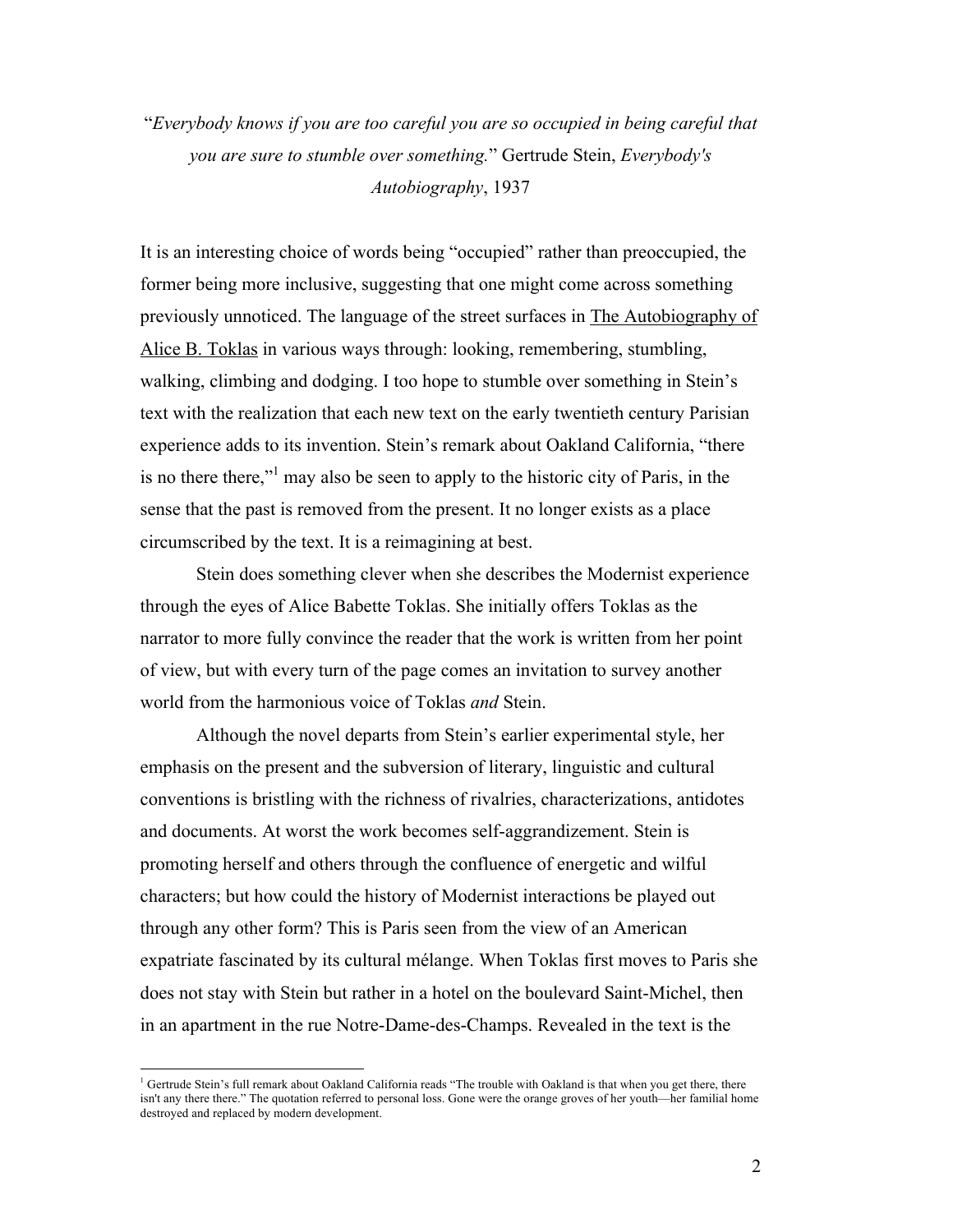tenuous and unsure footing of someone unfamiliar with their surroundings.

The Autobiography of Alice B. Toklas is peppered with allusions to the streets of Paris. In Walter Benjamin's The Arcades Project he notes that the history of naming Paris streets begins with honouring saints and martyrs but after the revolution Paris was transformed into a "map of the world" through the commemoration of France's military conflicts. He continues, "For what do we know of streetcorners, curbstones, the architecture of the pavement—we who have never felt heat, filth, and the edges of the stones beneath our naked soles, and have never scrutinized the uneven placement of the paving stones with an eye toward bedding down on them."<sup>2</sup> In other words, planners are not the people who use these streets everyday. And the street names are usually contrary to the places they are imposed upon. Stein's address, 27 rue de Fleurus, was so named for a Napoleonic victory in Belgium. Yet, it also seems a fitting locale for Paris' blooming bohemian culture as its name stems from its entomological root for "flower".

In Stein's novel the street becomes a world of the ambitransitive verb: shopping, walking, driving in and around landmarks, traffic and crowded neighbourhoods. The Autobiography of Alice B. Toklas is replete with references to the street that are both direct and indirect. This is a text that goes beyond any one reading of the social dynamic of early Parisian Modernism in the bohemian rich left and right bank. 27 rue de Fleurus becomes synonymous with Stein's salon. This location functioned for social gathering and artistic camaraderie. There was a kaleidoscope of early Modernists, with all of the trappings of the politics of friendship. Here, the characters of the novel were transformed by crossing the threshold of the salon. Passing from the bustle of the street to a space of interior contemplation, where one was exposed to a world of visual delights inspired by her art collection.

 $\frac{1}{2}$ <sup>2</sup> Walter Benjamin. The Arcades Project. Howard Eiland and Kevin McLaughlin, trans., (Cambridge, Mass: The Belknap Press of Harvard University, 1999), p.517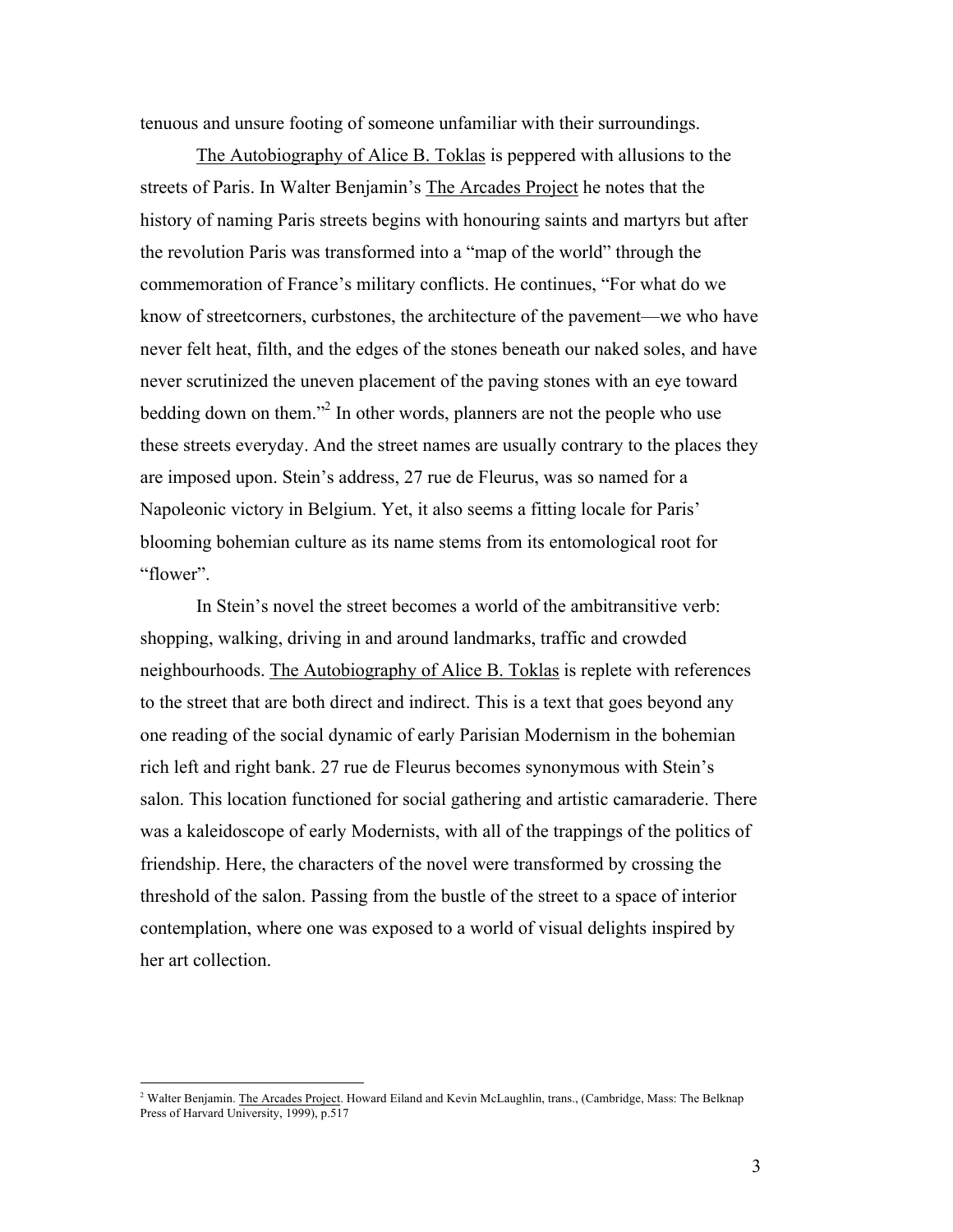Toklas describes the procedure for introductions to Stein's salon thusly,

She usually opened the door to the knock and the usual formula was, *de la part de qui venez-vous*, who is your introducer? The idea was that anybody could come but for form's sake and in Paris you have to have a formula, everybody was supposed to be able to mention the name of somebody who had told them about it. It was a mere form, really everybody could come in…Miss Stein once in opening the door said as she usually did by whose invitation do you come and we heard an aggrieved voice reply, but by vours, madame $\ldots$ <sup>3</sup>

Although open to all, visitors to Stein's salon were usually preceded by an "introducer". Toklas remarks that H. P. Roche was such a person. "He knew everybody, he really knew them and he could introduce anybody to anybody." This reads as if the general introducer were a profession within intellectual circles—certainly this mirrors Steins own magnetic personality and influence as an "introducer". This charismatic individual is a personality more important to Modernist circles than the over-theorized dandy, *flâneur or flâneuse*.

The novel doesn't provide a colourful description of the right bank neighbourhood of Montmartre until chapter three when we are offered a glimpse the important picture dealer Ambroise Vollard, who is an "introducer" in his own right. We can tell this from all of the important people who knew him.

His shop was on the rue Laffitte not far from the boulevard. Further along this short street was Durand-Ruel and still further on almost at the church of the Martyrs was Sagot the ex-clown. Higher up in Montmartre on the rue Victor-Masse was Mademoiselle Weill who sold a mixture of pictures, books and bric-a-brac and in entirely another part of Paris on the rue Faubourg-Saint-Honore was the ex-café keeper and photographer Druet. Also on the rue Laffitte was the confectioner Fouquet where one could console oneself with delicious honey cakes and nut candies and once in a while instead of a picture buy oneself strawberry jam in a glass bowl...<sup>4</sup>

The character Vollard becomes a go-between for artists and collectors, writers and playwrights, musicians and street performers anyone who is anybody in Modernist circles knew of him.

 <sup>3</sup> <sup>3</sup> Gertrude Stein and Carl Van Vechten, eds., Selected Writings of Gertrude Stein. (New York: Vintage Books, 1990). p.12. We can see in this text that to gain entrance you either had a referral (the password was the acquaintance), used a witticism or relied on Stein's own memory of having once met and invited you, although if she forgot some, they nonetheless still gained entrance to the salon.

 $\frac{4}{3}$  Ibid, p.27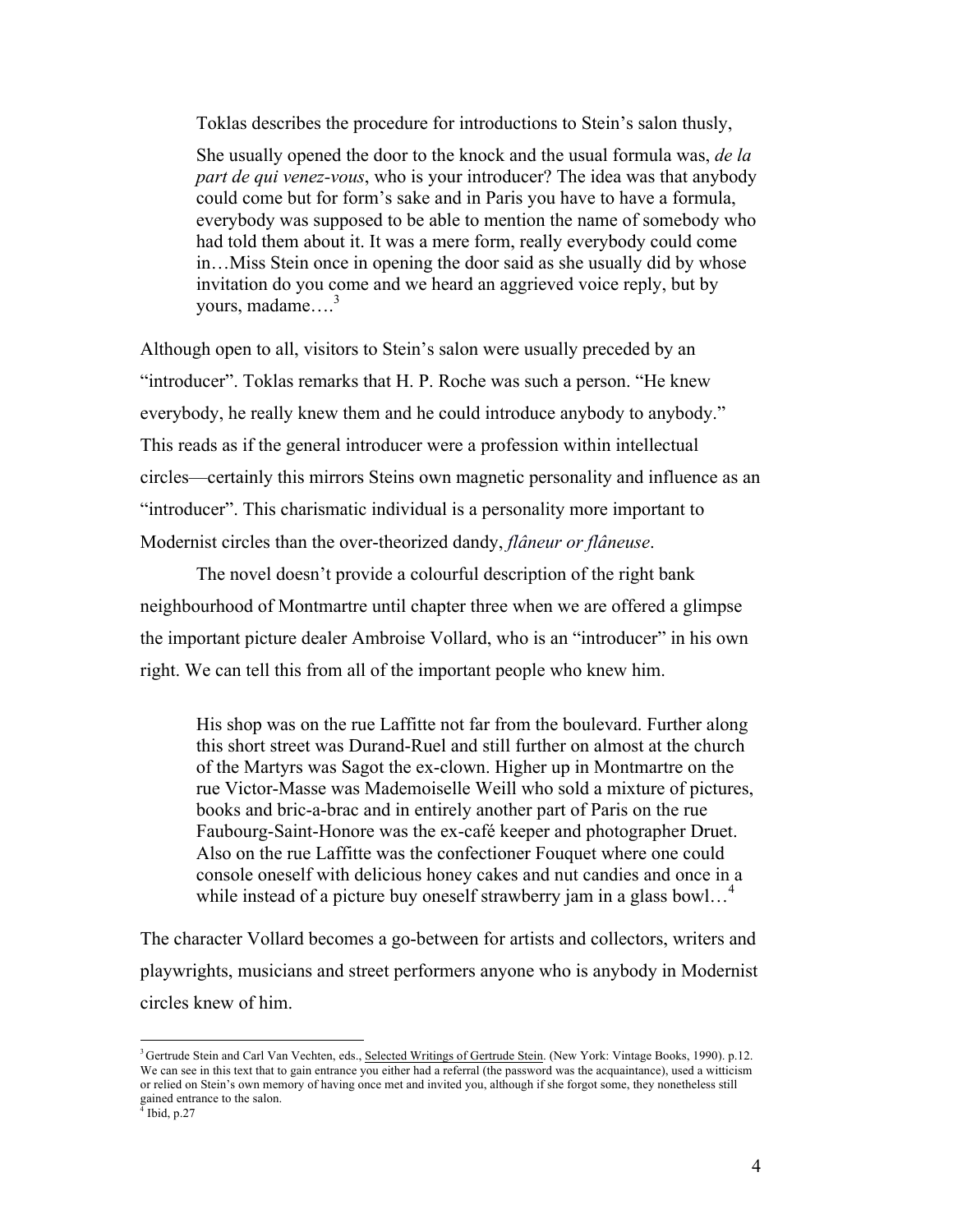Rue Ravignan becomes another important location in the novel because of its association with artist studios, Picasso's in particular. When Stein goes there to pose, Toklas describes Picasso's "little fox terrier…that had something a matter with it." She goes on to express the importance of the veterinary clinic. "No frenchman or frenchwoman [sic] is so poor or so careless or so avaricious but that they can and do constantly take their pet to the vet.<sup>55</sup> The groomed pedigree pet is also an example of excess and rising social status among the Parisian middle class, one that is echoed earlier in Georges Seurat's *A Sunday Afternoon on the Island of La Grande Jatte<sup>6</sup>* , or by the *flâneur* perusing the streets of Paris with his pet turtle. In this sense the pet becomes a surrogate "introducer", inviting remarks and conversation from like-minded strangers.



(fig. 1) *Life Magazine*, October 2, 1944, Alice B. Toklas and Gertrude Stein with "Basket 2" at Bilignin, Ain Photo: Carl Mydans. Sep 01, 1944. Web. www.life.com/image/53370065. Dec. 30, 2009.

The importance of pets to Stein and Toklas is reinforced by the innumerable photographs of the two going for walks with their pets. The practice of dog walking draws attention to the connection between one's home and the street, a bridge between interior and exterior spaces. The stops and starts of the journey are

 $<sup>5</sup>$  Ibid, p.43</sup>

<sup>6</sup> Painter Georges Seurat, was the founder of the nineteenth-century French school of Neo-Impressionism whose technique for portraying the play of light using tiny brushstrokes of contrasting colours became known as Pointillism. Using this technique, he created huge compositions with tiny, detached strokes of pure colour too small to be distinguished when looking at the entire work but making his paintings shimmer with brilliance. Works in this style include *Une Baignade, Asnières* (1883–84) and *ASunday Afternoon on the Island of La Grande Jatte* (1884–86). (Source:

http://www.britannica.com/EBchecked/topic/536352/Georges-Seurat#ref=ref235856. Date accessed, Dec. 27, 2009.)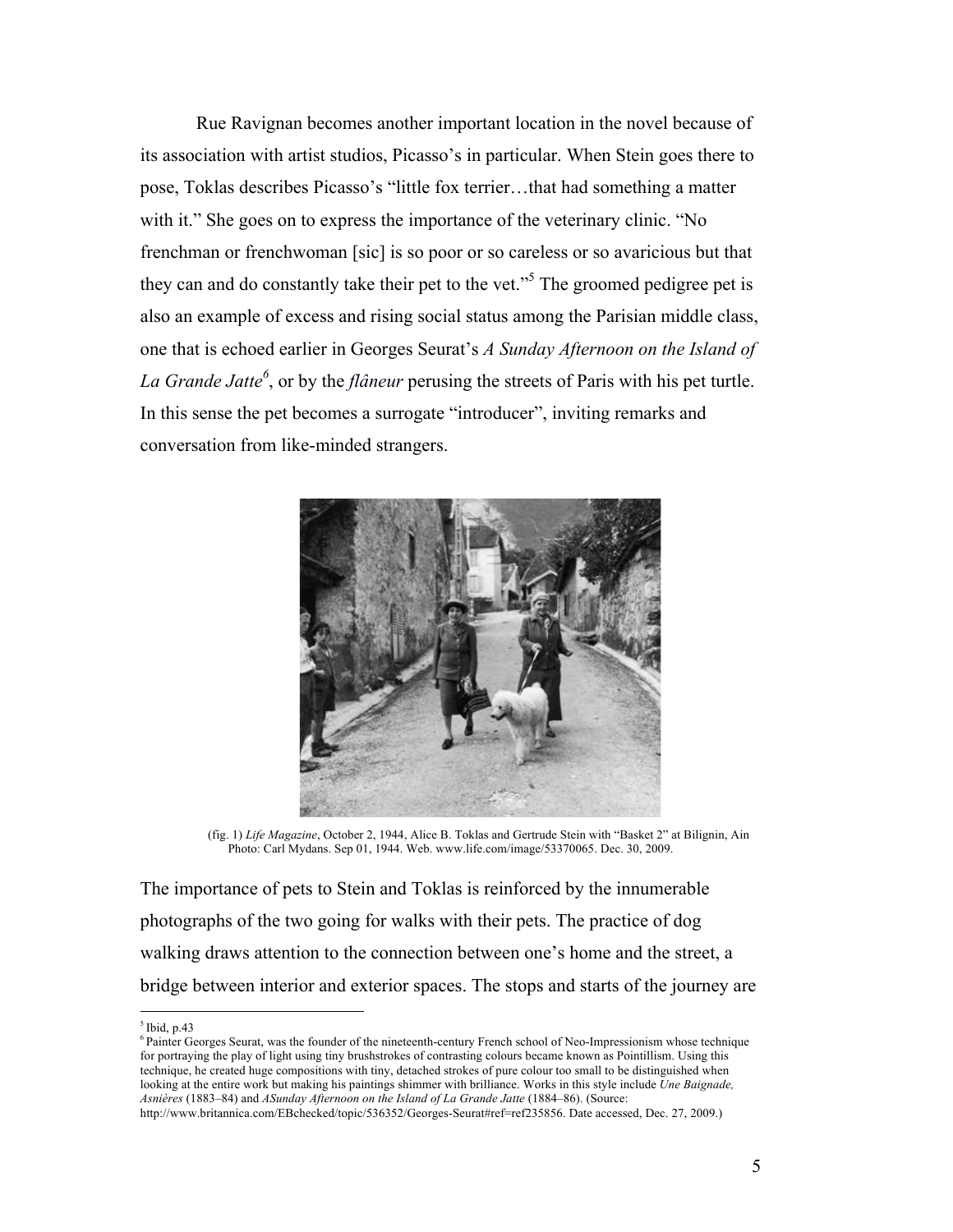punctuated by the distractions of the pet and by the conversations henceforth. The leash and the dog therefore can be seen to be a tether between the private and the public, the domesticated and the undomesticated, the tamed and the untamed. Stein's personifies her dogs by naming them both "Basket." The name is known intimately to Stein and Toklas but becomes something a stranger may come to know and identify. It is a marker of familiarity.

Down the street from Stein and Toklas lived philosopher Raymond Duncan, the brother of the dancer Isadora Duncan. The text describes Raymond and Stein's brother Leo going to the registrar's office to record the name of Raymond and his partner Penelope's new baby. The child is "against his will" called Menalkas, but is legally registered as Raymond Junior. There is in this act of naming an intimate gesture. Raymond Senior so admired Greek culture that he staged social gatherings in which guests wore togas and discussed Greek philosophy. And so the child's nickname conveys the values of his parents, but is juxtaposed with the public act of naming. Raymond Junior is both more socially acceptable and establishes the child's lineage. While the registration allows for the rights of citizenship and provides a public record of his birth, (as does the account in the text), it also provides for him a legal name that does not socially disadvantage or stigmatize him.<sup>7</sup>

# **Overlapping Grids**

There are parallels to the gridiron street plans of ancient Greece, also common among the new cities of Stein's America, and the salon style hangings that adorned her parlour walls. The pictures were arranged and rearranged, as a seating plan, as if one were undertaking a secret code of juxtaposition, a formula for ordering space according to anticipated company. Author Gabrielle Dean remarks in *Grid Games: Gertrude Stein's Diagrams and Detectives* that:

The parlor is the privileged place in the grid where public and private surfaces correlate. Stein's own famous "parlor" at 27 rue de Fleurus, where her salons took place, vividly illustrates how the textuality of the public

 $7$  Gertrude Stein and Carl Van Vechten, eds., Selected Writings of Gertrude Stein, p. 41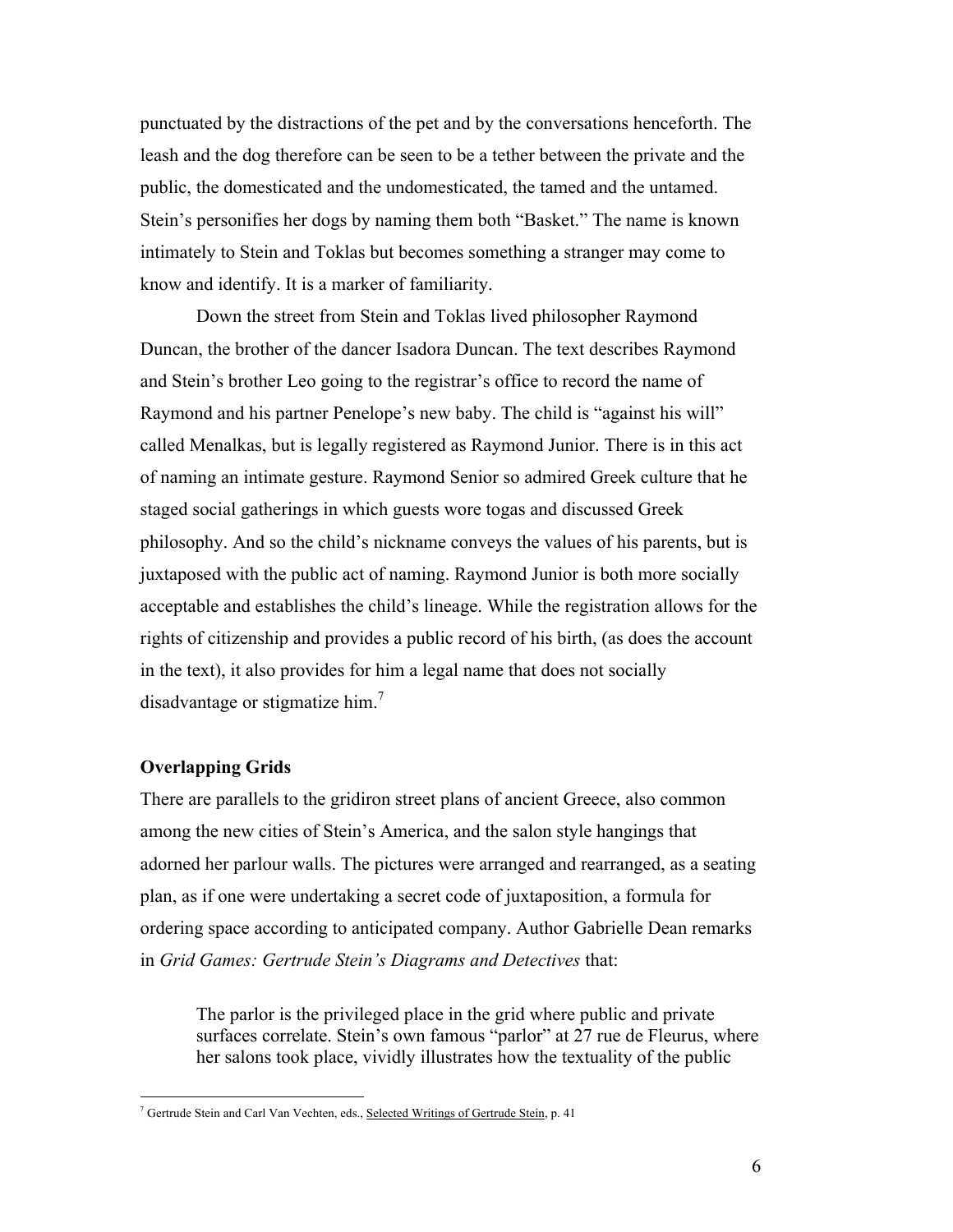world was mapped on to this space in the interior of the home. Photographs of the room reveal that those walls were covered by the square shapes of many frames—the Stein art collection, materializing as an uneven geometric 329 gridwork. Stein's archived papers even include a drawn plan of the placement of her paintings, a picture of the picture grid.<sup>8</sup>

There seems to be more to this though. Stein was showing off her collection, ushering people into the parlour to provoke their senses by presenting them with new ways of seeing. The pictures served as windows onto the lives of others. The experience of viewing was about Stein living with all of these things, all at once, and to imagine them over time in relation to one another. This is not unlike looking at a Cubist work or reading Tender Buttons in which one is presented with fragments of image or text that are at once independent and interrelated. Their meaning revealed over time.

The Autobiography of Alice B. Toklas merges the map of experience with experiments in style while chronicling events through reflection and recollection. In one of the passages Toklas says of Tender Buttons,

Of these three manuscripts two had been written during our first trip into Spain and Food, Rooms etcetera, immediately on our return. They were the beginning, as Gertrude Stein would say, of mixing the outside with the inside. Hitherto she had been concerned with seriousness and the inside of things, in these studies she began to describe the inside as seen from the outside.<sup>9</sup>

The mixture of the inside and outside is a large part of the Modernist project. Picasso, for example, was one who brought print-media headlines from the outside world into the studio to use in his collage and paintings and then back again in the public presentation of his work. This is in stark contrast to the Impressionists who situated themselves in the landscape to catch the fleeting light and changes in colour of atmospheric effect. Conversely the analytic Cubist fragments of Picasso, Braque and others, were about arresting movement and the changes in time and space. The images, an assemblage of different viewpoints, are presented to the viewer simultaneously.

 <sup>8</sup> Gabrielle Dean. "Grid Games: Gertrude Stein's Diagrams and Detectives." *Modernism/modernity*, 15.2 (2008), p.328

<sup>&</sup>lt;sup>9</sup> Gertrude Stein and Carl Van Vechten, eds., Selected Writings of Gertrude Stein, p.147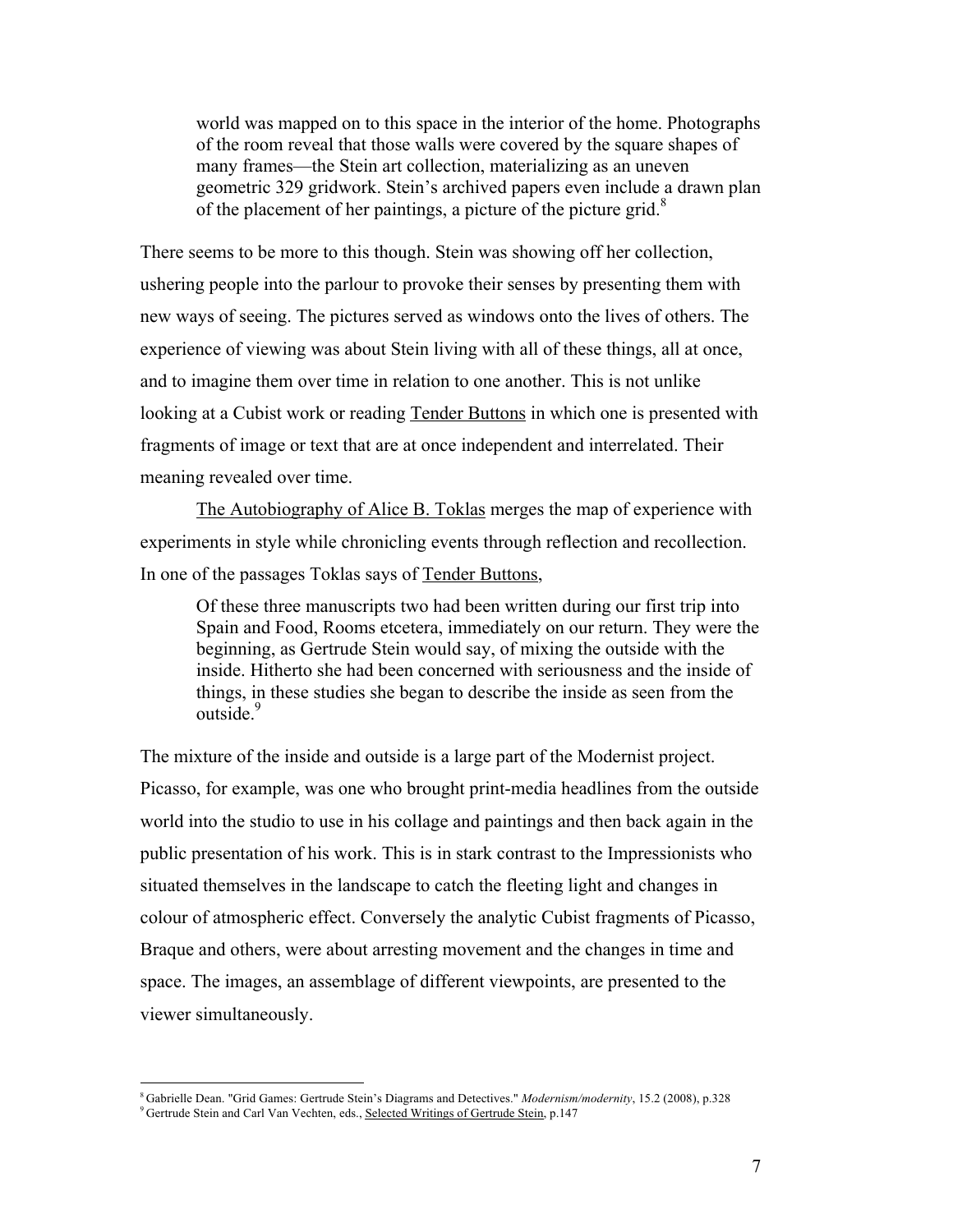# **Paris Ever Changing**

Paris itself at this time was in transition, as expressed by Toklas in the novel:

We went to the building just put up for this salon. In France they always put things up just for the day or for a few days and then take them down again. Gertrude Stein's elder brother [Leo] always says that the secret of the chronic employment or lack of unemployment in France is due to the number of men actively engaged in putting up and taking down temporary buildings. $10$ 

In this sense the intimate space of the salon is brought outdoors. There is no doubt that Parisian society was engaging in experiments involving temporary outdoor architecture as early as the *Paris Exposition Universelle* in 1855. Designers, artisans, architects and engineers used their understanding of materials, coupled with the new processes of the Industrial Revolution, to produce both temporary and permanent attractions, changing the streetscape dramatically in just a few days. This is further evidenced by the moving walkways that debuted at the *Paris Exposition Universelle* in 1900. The city's notion of itself as a modern city set it apart from other European cities that lacked such "progressive" attitudes.

Both Montmartre of the right bank and Montparnasse of the left bank were vibrant artist districts in Paris. The novel takes us on a brief tour by having the characters reference Mademoiselle Bellevallée's "little street" and then somewhat later, in *My Arrival In Paris*, explores the Montmartre district when Toklas and Fernande, (Picasso's former lover) imagine walking, shopping and visiting a tea house. The account of their sensorial discussion of "fur", "perfume" and "dogs"<sup>11</sup> echoes Stein's literary use of "objects", "food" and "rooms" in Tender Buttons.

Part of the ontology of the street is the extemporaneous nature of interaction. Unforeseen events become pivotal to the story through chance meeting, for example when Fernande encounters Picasso and wants to acquire the comic supplements he has under his arm. Fernande recounts this story to Stein who is astutely aware of the rivalry between the two after they part. This drama only unfolds because of their chance meeting. The Parisian street offers no opportunity to prepare, rather theirs is an unscripted engagement like the Italian

 $10$  Ibid, p.15

 $11$  Ibid, pp. 22, 25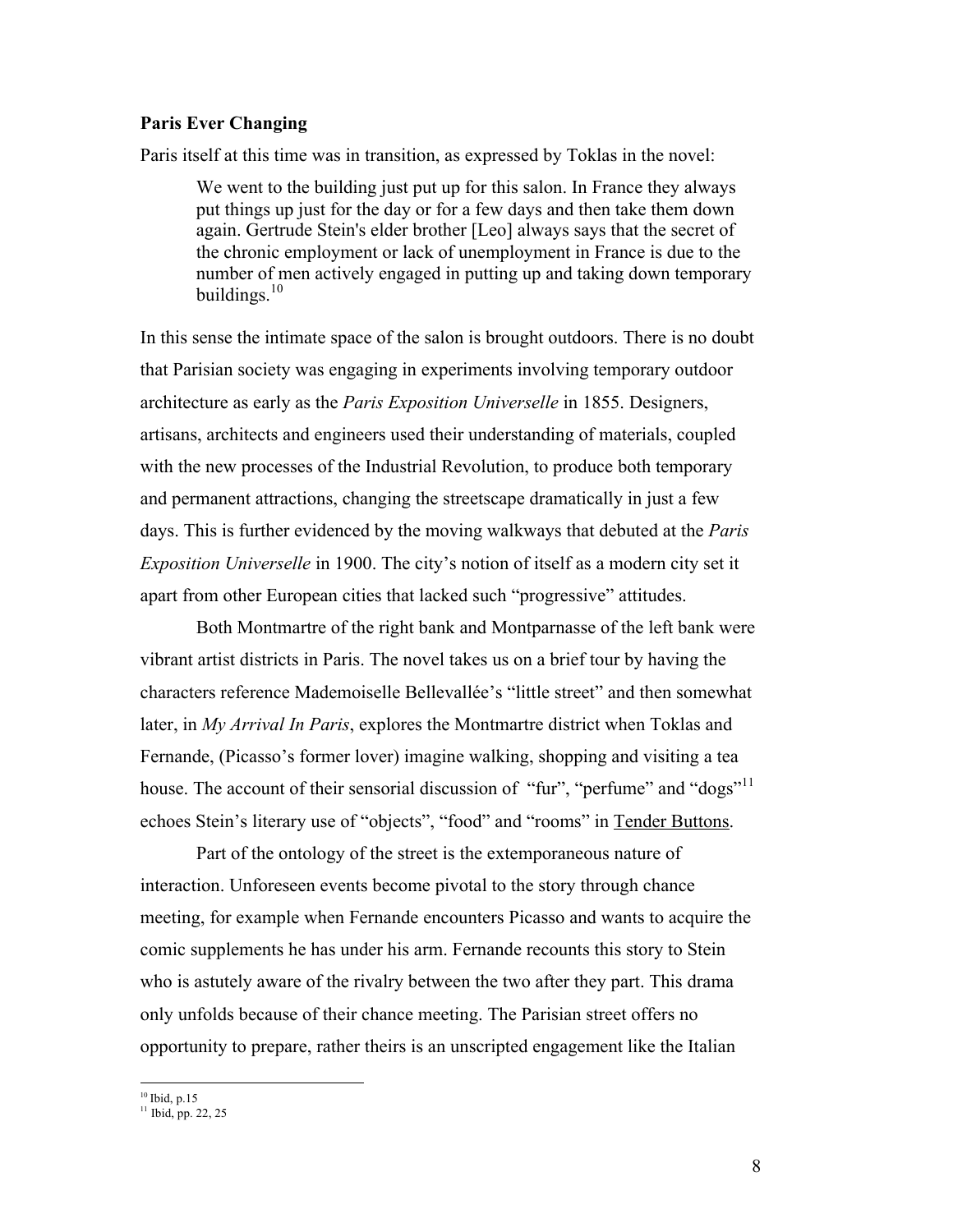street singers who, upon hearing the celebrations, arrival unannounced at Rousseau's banquet.<sup>12</sup>

The novel projects a sense of place through the descriptions of the short distances between ateliers and studios, commercial galleries, salons, hotels and restaurants. For example Toklas describes a restaurant and grocery store in order to convey a sense of the social activities of artists in the Montmartre district. She recounts that Fernande has purchased "made to order" meals from the grocery chain Félix Potin. The stores in this chain were known, in part, because of their unique architectural façade, perhaps an early example of architectural branding. Paul Auscher, who designed several buildings for the Potin chain and Hector Guimard, who designed the Paris metro entrances, both designers of the Art Nouveau movement, provided early examples of this new style that was to change the face of Parisian streets. This architectural vernacular also served as a visual cue so people, familiar and unfamiliar with the city, could easily orient themselves.<sup>13</sup> When Toklas came to Paris, she would have experienced the Art Nouveau movement in contrast to the Neo Classical and Gothic styles and the more predominant city plan of Haussmann's Paris.



(fig. 2) The turret over the old Félix Potin shop on rue de Rennes, Paris. Web. http://en.wikipedia.org/wiki/File:FelixPotinRennes.JPG. Dec. 30, 2009

<sup>&</sup>lt;sup>12</sup> Gertrude Stein and Carl Van Vechten, eds., Selected Writings of Gertrude Stein. (New York: Vintage Books, 1990), p.100

<sup>&</sup>lt;sup>13</sup> The Félix Potin network experienced remarkable success during the late Second Empire and early Third Republic. In 1864 he expanded the Villette factory and opened a boutique on the Boulevard Malesherbes. In 1870 he started a home-delivery service. The business continued to grow after its founder's death, with a second factory in 1880 and a second large shop on Rue de Rennes in 1904. Félix Potin factories employed 1,800 workers in 1906, growing to 8,000 by 1927. By 1923, the Félix Potin name counted 70 branches, 10 factories, 5 wine stores and 650 horses.

<sup>(</sup>source http://en.wikipedia.org/wiki/F%C3%A9lix\_Potin, accessed Dec. 29, 2009.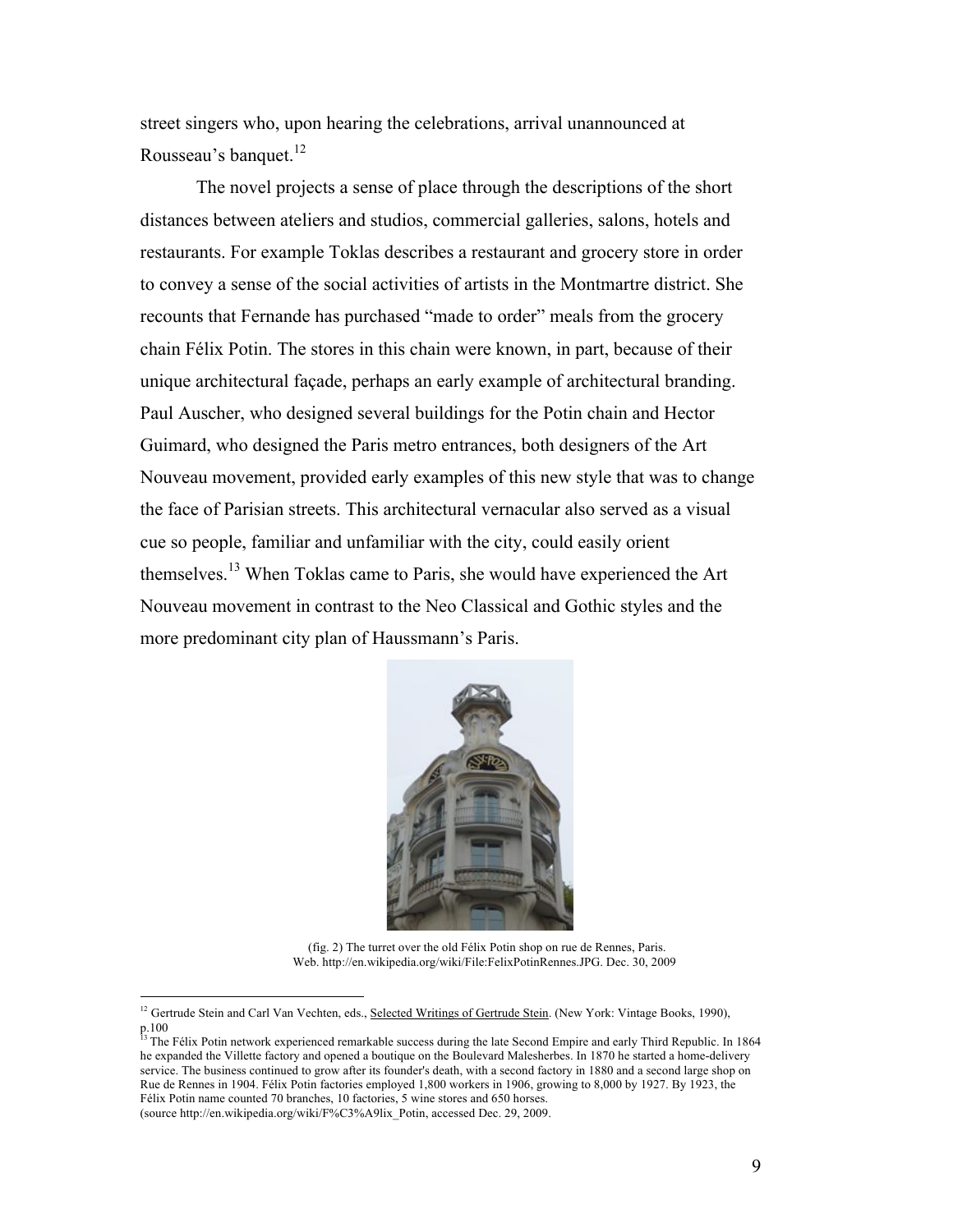### **Dressing for the Outdoors**

Toklas makes mention of Stein's outerwear as "a brown corduroy suit, jacket and skirt, a small straw cap, always crocheted for by [sic] a woman in Fiesole, sandals and she often carried a cane."<sup>14</sup> The cane is an interesting accoutrement as it provides stability to the walker, as well as defense, on those steep Parisian boulevards. Author Shari Benstock argues that Stein uses costume as metaphor when she "shed the tight-waisted dresses of her Radcliffe and Johns Hopkins years and adopted looser clothing—Greek sandals, heavy woolen stockings, and large overcoats. This apparel allowed her the freedom to walk, an activity that took up as much as six hours of her day in Paris, and with few changes over the years this attire served her to the end of her life."15 Further into the reading, Benstock suggests the notion of cross-dressing to assert female power in a world of male power structures—but Stein must have found herself in a city with few reprisals from people on the street. Although her choice in clothing would become more common after Coco Chanel's new designs came to signify the working woman after World War Two and thus cross-dressing would come to loose some of its subversive power. One gets the impression that, to Stein, it was about genius in the work and not genius in the dress.

The experience of the outside is often mediated by one's outerwear. Toklas hints of this, in chapter two, when she and Fernande go for a walk and speak of hats.

This first day we talked hats. She [Fernande] liked hats, she had the true french [sic] feeling about a hat, if a hat did not provoke some witticism from a man on the street the hat was not a success. Later on once in Montmartre she and I were walking together. She had on a large yellow hat and I had on a much smaller blue one. As we were walking along a workman stopped and called out, there go the sun and the moon shining together. "Ah," said Fernande to me with a radiant smile, "you see our hats are a success." 16

Outerwear was as much about being noticed on the street as it was about class, cultural difference, shelter from the elements or signifying an occasion. To the

<sup>&</sup>lt;sup>14</sup> Gertrude Stein and Carl Van Vechten, eds., Selected Writings of Gertrude Stein, p. 109

<sup>15</sup> Shari Benstock. *Women of the Left Bank : Paris, 1900-1940*. 1st ed. Austin: University of Texas Press, 1986. p. 177

<sup>&</sup>lt;sup>16</sup> Gertrude Stein and Carl Van Vechten, eds., Selected Writings of Gertrude Stein, p. 14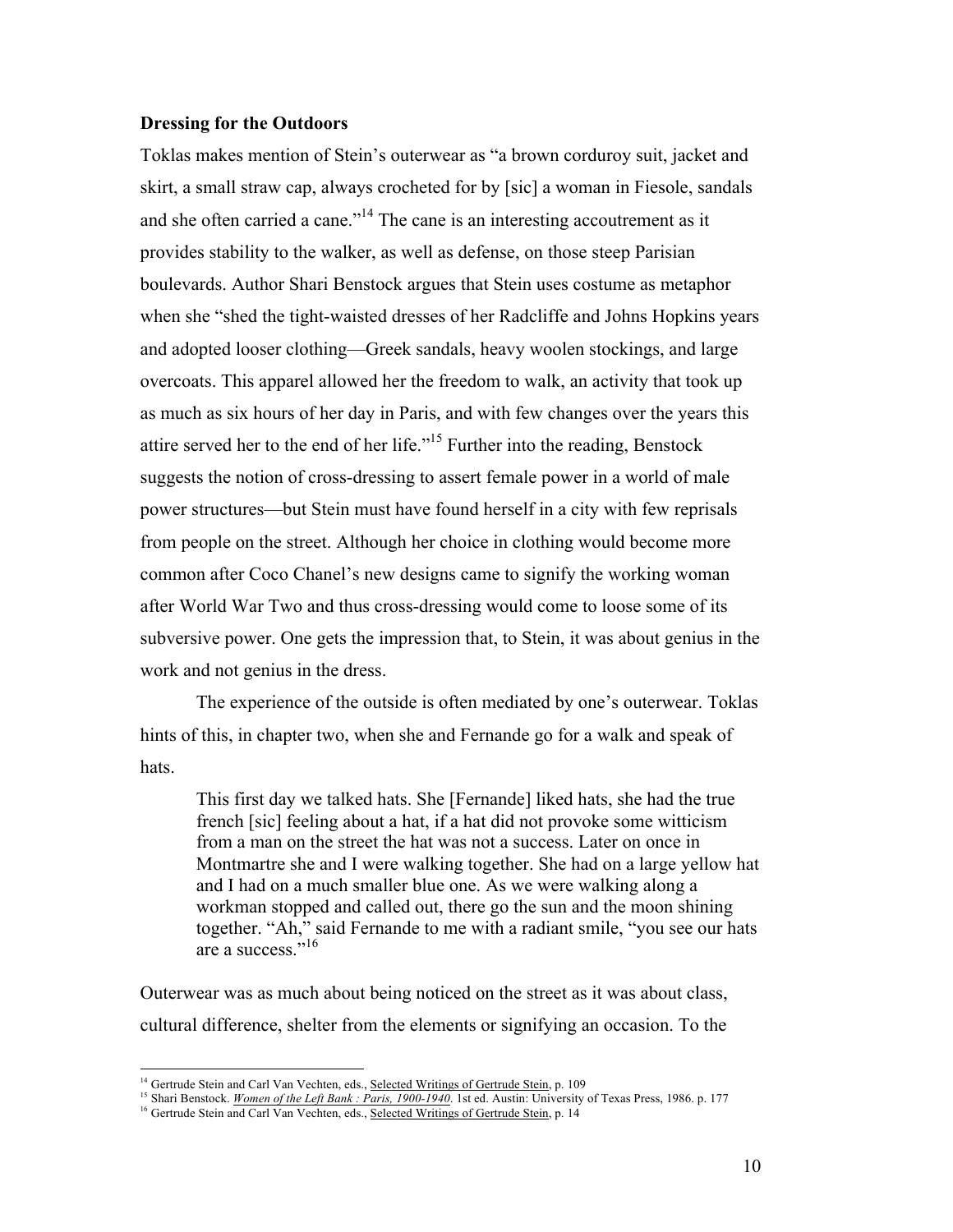workman it becomes a invitation for flirtation. To Fernande and Toklas the hat is also a sign of modern female identity and independence. The hat is put into the service of preserving the shape of ones hair or concealing what is underneath. Madame Matisse for instance "…had an abundance of dark hair. Gertrude Stein always liked the way she pinned her hat to her head and Matisse once made a drawing of his wife making this characteristic gesture and gave it to miss Stein."<sup>17</sup> If we are to believe Toklas, Stein's miniature biography in chapter four, has a description of shopping in 1874, when her mother and brother, Leo "…bought everything that pleased their fancy, seal skin coats and caps and muffs for the whole family from the mother to the small sister Gertrude Stein, gloves dozens of gloves, wonderful hats, riding costumes, and finally ending up with a microscope and a whole set of the famous french [sic] history of zoology. Then they sailed for America."<sup>18</sup> The passage reads as nostalgic longing, reinforcing Stein's own yearning for a place of visceral sensation.

Towards the end of the text, the character of the servant is offered for consideration. The servant or nanny would usually be sent out to do most of the shopping at a bazaar. The word bazaar has Islamic roots meaning the place of prices. In Paris this would have been an open-air street separate from the *archade,* which was something different, from an earlier period with a glass roof and iron girders that spanned the two sides of the street. These may have been the places Stein visited in her early childhood years.

Having recently returned from London, just before the Great War, Toklas and Stein reminisce about the street of this earlier time, "You can see the streets because there is nobody on them, it is just like my [Stein's] memory of Paris when I was three years old. The pavements smell like they used (horses had come back into use), the smell of french [sic] streets and french [sic] public gardens that I remember so well."<sup>19</sup> These are not just any streets to Stein these are French streets that have returned to what they were through the eyes of a child and before

<sup>&</sup>lt;sup>17</sup> Ibid, p.33

 $18$  Ibid, p.68

<sup>19</sup> Ibid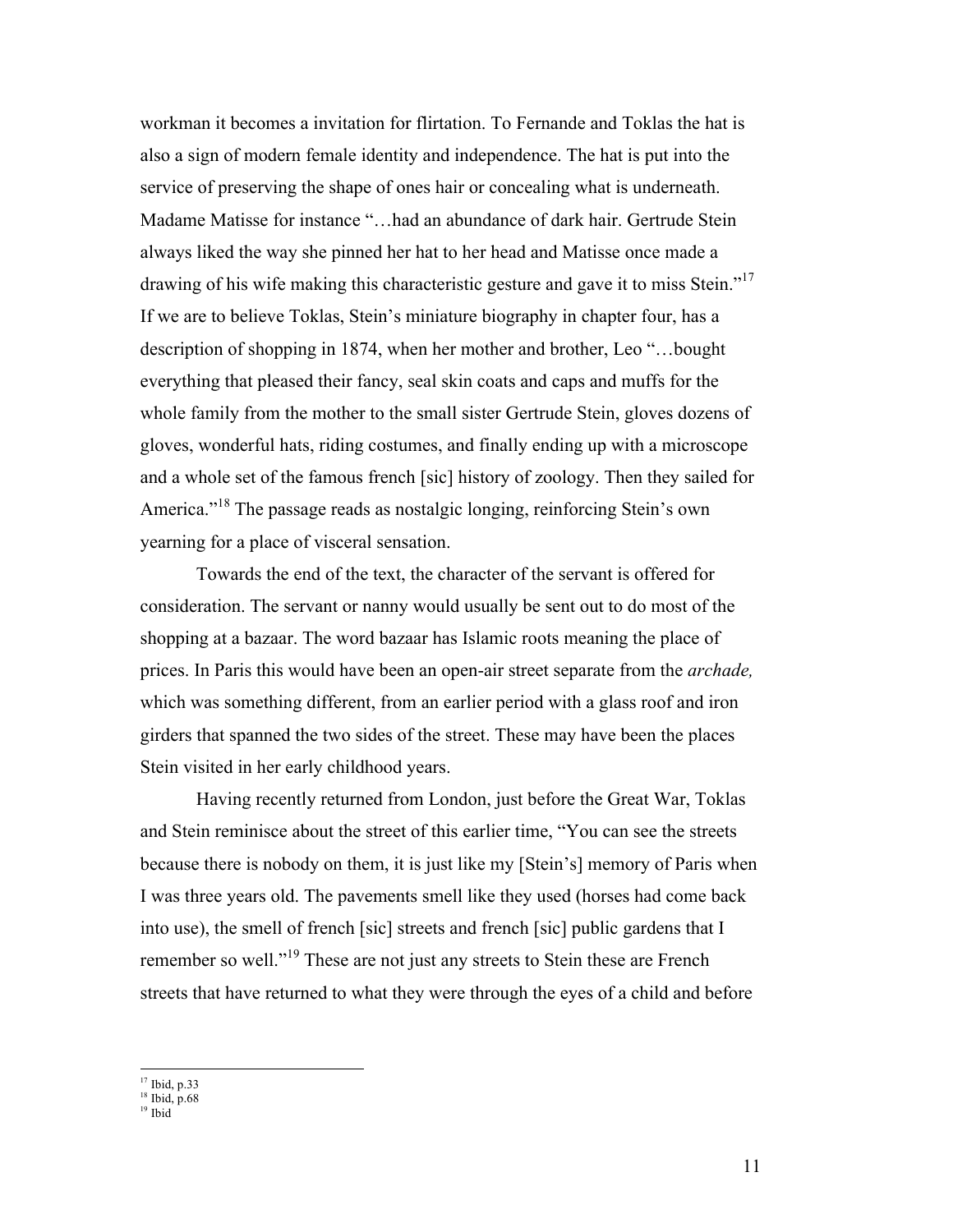the advent of the crowds and enormous flows of traffic.<sup>20</sup> There is no political position taken on the war in the novel, merely a simple description of the street through the absence of pedestrians as if it were small town America. By the time of the Great War the coat and warm outerwear take on particular significance for the displaced populations that journeyed through the countryside or by those in the urban centres who had lost the ability to heat their homes. This theme also arises in the text when Stein confronts a policeman on the street about coal shortages.<sup>21</sup>

#### **Transportation Systems**

Streets are often said to be the bones of a city. They have a physiology. As is the case with many Roman influenced cities in Europe, they have a system that allows for the circulation of traffic around a central hub. This is something modern transportation routes take advantage of, as did the Paris Métropolitan. At the same time the Métro provided new ways to get around the city and was an example of the implementation of Haussmann's social agenda. This urban redevelopment was part of his civilizing mission, geometric aesthetic and the beautification of the central core however, the settling of the industrial working class districts to the periphery happened as a result.<sup>22</sup>

By the time of the Paris Exposition, in 1900, the horse drawn omnibus was in direct competition with the Métro. The omnibus was an important feature of the Parisian Street at the end of the eighteenth century. Literally meaning "everyone's bus" Toklas describes:

We went to the Odeon and there got into an omnibus, that is we mounted on top of an omnibus, the nice old horse-pulled omnibuses that went pretty quickly and steadily across Paris and up the hill to the place Blanche. There we got out and climbed a steep street lined with shops with things to eat, the rue Lepic, and then turning we went around a corner and climbed even more steeply in fact almost straight up and came to the rue Ravignan, now place Emile-Goudeau but otherwise unchanged, with its steps leading up to the little flat square with its few but tender little trees, a man carpentering in the corner of it, the last time I was there not very long ago

<sup>&</sup>lt;sup>20</sup> It is interesting that Stein chooses to capitalize America through the novel but fails to do so with the word "french" in all its permutations—is this Toklas editing the text and/or Stein dictating?

<sup>&</sup>lt;sup>21</sup> Gertrude Stein and Carl Van Vechten, eds., Selected Writings of Gertrude Stein, p.162

<sup>&</sup>lt;sup>22</sup> See Peter S. Soppelsa's *The Fragility of Modernity: Infrastructure and Everyday Life in Paris, 1870-1914*. (Ann Arbor, Michigan: University of Michigan, 2009), p.83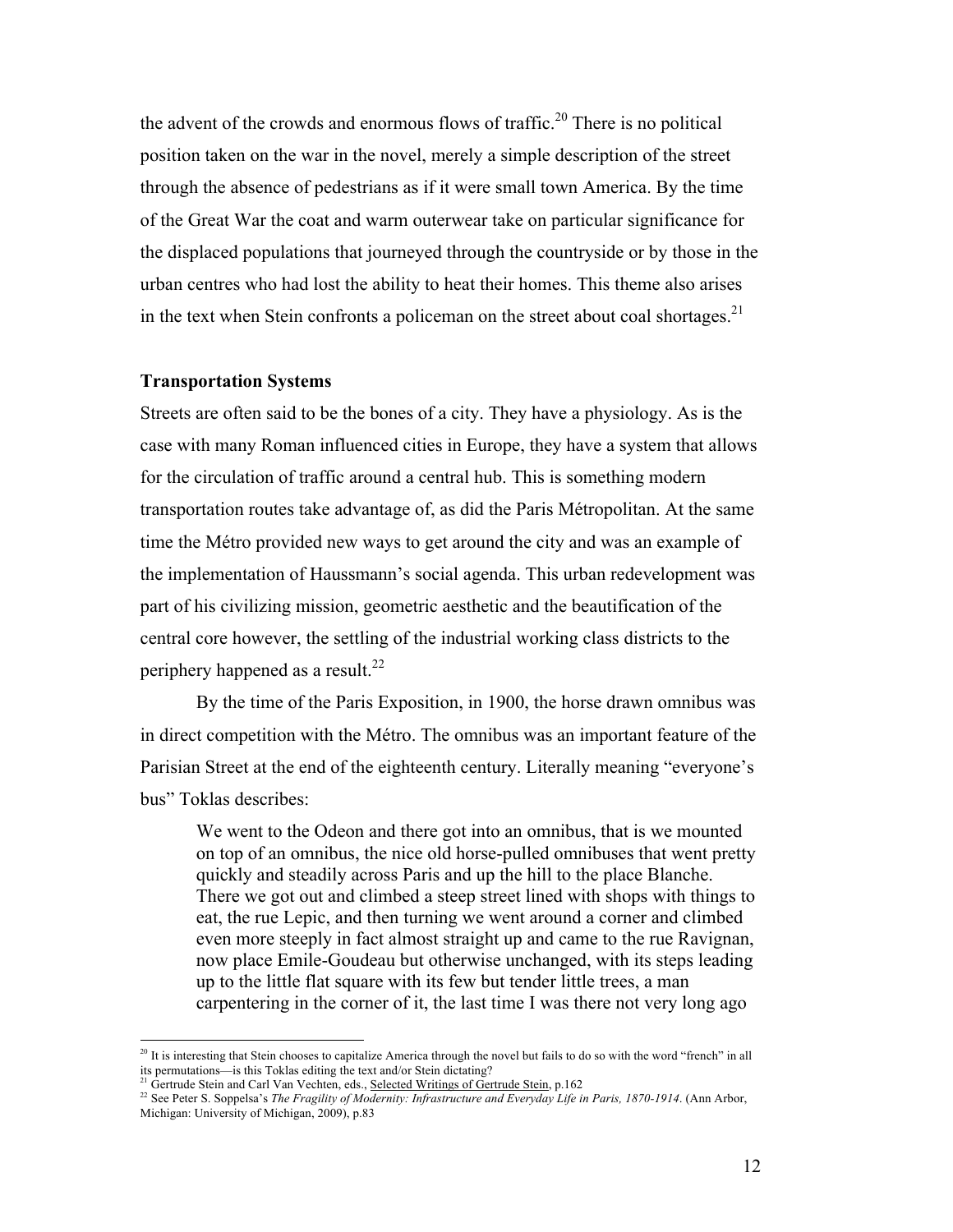there was still a man carpentering in a corner of it, and a little café just before you went up the steps where they all used to eat, it is still there, and to the left the low wooden building of studios that is still there.<sup>23</sup>

The omnibus would officially cease to exist in 1913 but until then there was a hazardous mix of transportation systems, when horses were pressed into military service. $24$ 



(fig. 3) Postcard "Paris, Le Théâtre de l'Odéon" Publisher: Aqua-Foto, L. V. & Cie. Type: Divided Back Size: Classic Web. www.andreas-praefcke.de/carthalia/france/f\_paris\_odeon.htm. Dec. 30, 2009

The first allusion to the street and driving, given in The Autobiography of Alice B. Toklas, occurs when Toklas writes, "These were the days before automobiles and nobody worried about accidents."25 This one sentence, circa 1907, expresses a world without automobiles and where the streets facilitated gatherings, street vendors and market places, in an age preceding the noise, traffic and pollution created by the combustion engine. This was only one year prior to Ford's introduction of the Model T from the assembly line in America. It was not until Toklas and Stein returned to Paris from America in June 1916 that they acquired a Ford Model T as described in the novel, "with the help of connections

<sup>&</sup>lt;sup>23</sup> Gertrude Stein and Carl Van Vechten, eds., Selected Writings of Gertrude Stein, p. 20

<sup>&</sup>lt;sup>24</sup> The number of horses with the BEF in France rose from  $25,000$  to over  $475,000$  by the autumn of 1918. On all fronts and theatres a staggering 1 million plus horses and mules were listed in service with British and Commonwealth forces by the close of war. (source http://www.firstworldwar.com/features/forgottenarmy.htm. Accessed Dec. 30, 2009). There are estimates that eight million horses died on all sides during the First World War.

<sup>&</sup>lt;sup>25</sup> Gertrude Stein and Carl Van Vechten, eds., Selected Writings of Gertrude Stein, p.11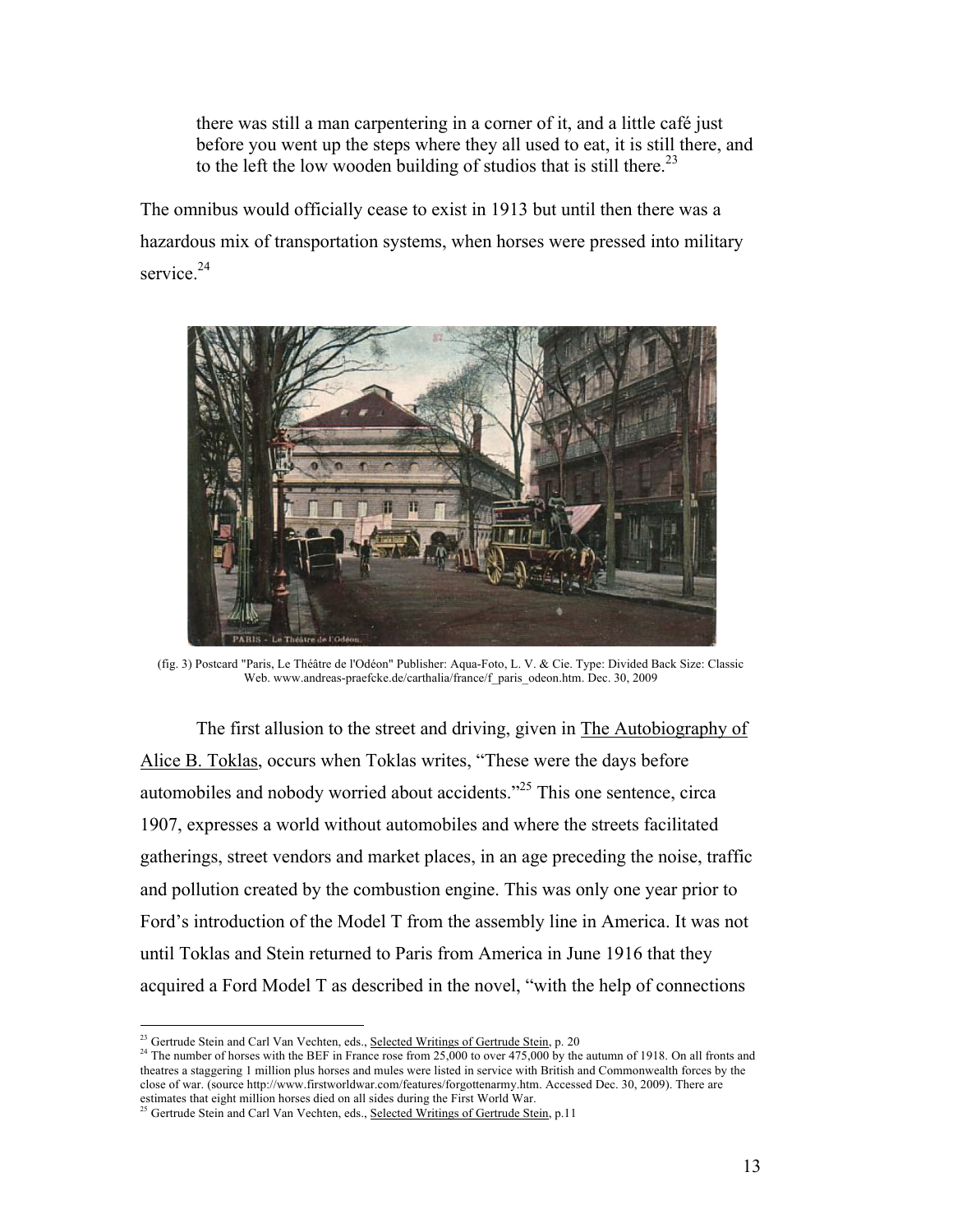in the United States; Gertrude learned to drive it with the help of her friend William Edwards Cook."<sup>26</sup> With the advent of the automobile came the uniformity of movement. As long as one could press down on a gas pedal, steer and squeeze a clutch, one could go as fast and as far as anyone else. Toklas was the one who wanted to purchase the car and navigate as long as Stein would drive it. This described as owing to Stein's robust nature in using the clutch and working the crank start. When married to the map, street signs become historical markers indicating the most efficient route for getting from one place to another. It is an indexical sign.

There are particular questions that should be raised in Stein's writings. Why, for instance, does she not talk about the Paris underground rail system—one of the most sophisticated in Europe during the *Belle Époque*? Paris was only one of four cities on the continent to have an underground electric rail system.<sup>27</sup> There is no evidence in the novel that Stein ever used the Paris Métro. This seems unusual when one considers that Gertrude's father, Daniel Stein, was a railway executive, whose prudent investments in streetcar lines and real estate had made the family wealthy.<sup>28</sup> Gertrude's fortunes came, at least in part, from the public transportation industry. Answers may lie with the fact that many of Stein's acquaintances lived within walking distance and with the Métro's early safety concerns, although over time, with Hausmanization, the smaller nooks and crannies where thieves could lurk was driven underground.<sup>29</sup>

 <sup>26</sup> Ibid, p.159

<sup>&</sup>lt;sup>27</sup> Norma Evenson, Paris: A Century of Change, 1878-1978, (New Haven, Conn: Yale University, 1978), p.208

<sup>&</sup>lt;sup>28</sup> James R. Mellow, Charmed Circle: Gertrude Stein and Company, (New York: Praeger, 1974), p.22

<sup>&</sup>lt;sup>29 "</sup>Tours were partly designed to reassure the bourgeoisie that there were no sinister forces, of the sort that Hugo had described in Les Misérables, lurking underground." See David Harvey, Paris, Capital of Modernity, (New York: Routledge, 2003), p.245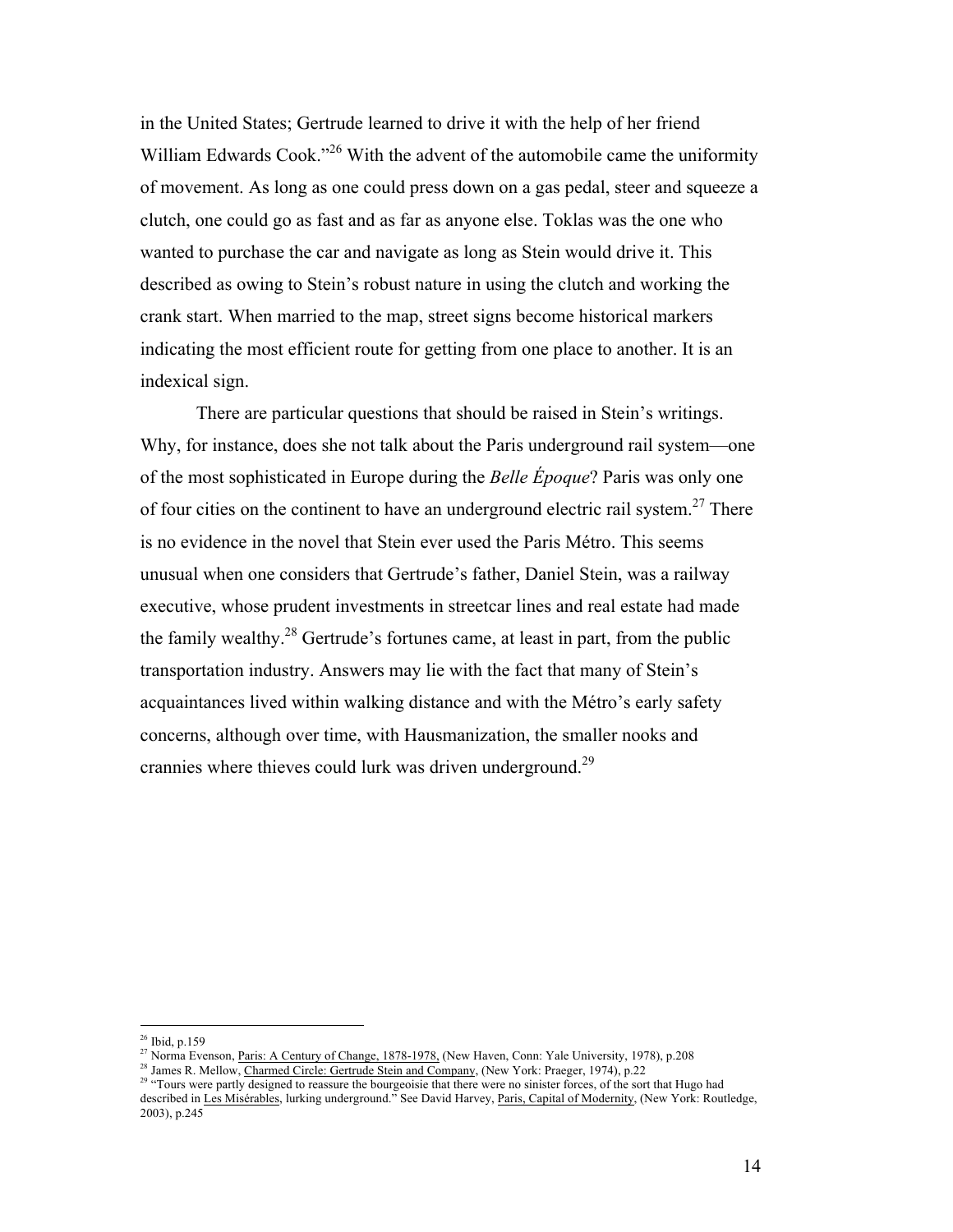

(fig. 4) Paris Métro Under Construction 1902-1910. The tracks were dug at street level in the open air and covered over later. Web. http://en.wikipedia.org/wiki/File:Paris\_Metro\_construction\_03300288-3.jpg. Dec 30, 2009

The streetcar, Métro and rail in Paris dramatically contributed to urban sprawl as more and more neighbourhoods were moved to the periphery, encouraging traffic at particular times of the day. The commute eroded the more commercial aspects of the public sphere within the street by competing for time and space. Street markets and attractions became less frequent as roads and boulevards yielded to the automobile. Eventually the Métro determined where much of the urban activity and commerce would take place, with events being held at its numerous subway stops. The cordial exchanges, in many of Paris's public places, parks and other locales of leisure are virtually silenced in Stein's text. This may suggest that these new transportation systems altered the way people related to one another.

The urban social process of gathering in plazas to discuss politics or daily events in shopping districts, in the arcades, casinos and theatres was now shaped by the flow of motorized traffic through the streetscape. These new modes of transportation also introduced new dangers in for pedestrians. Although, before and after the armistice was signed, the streets of Paris were unsafe due to the desperation and hunger of its population. There are some examples in the text regarding Paris as being "scareful" and Stein being comforted by the Policeman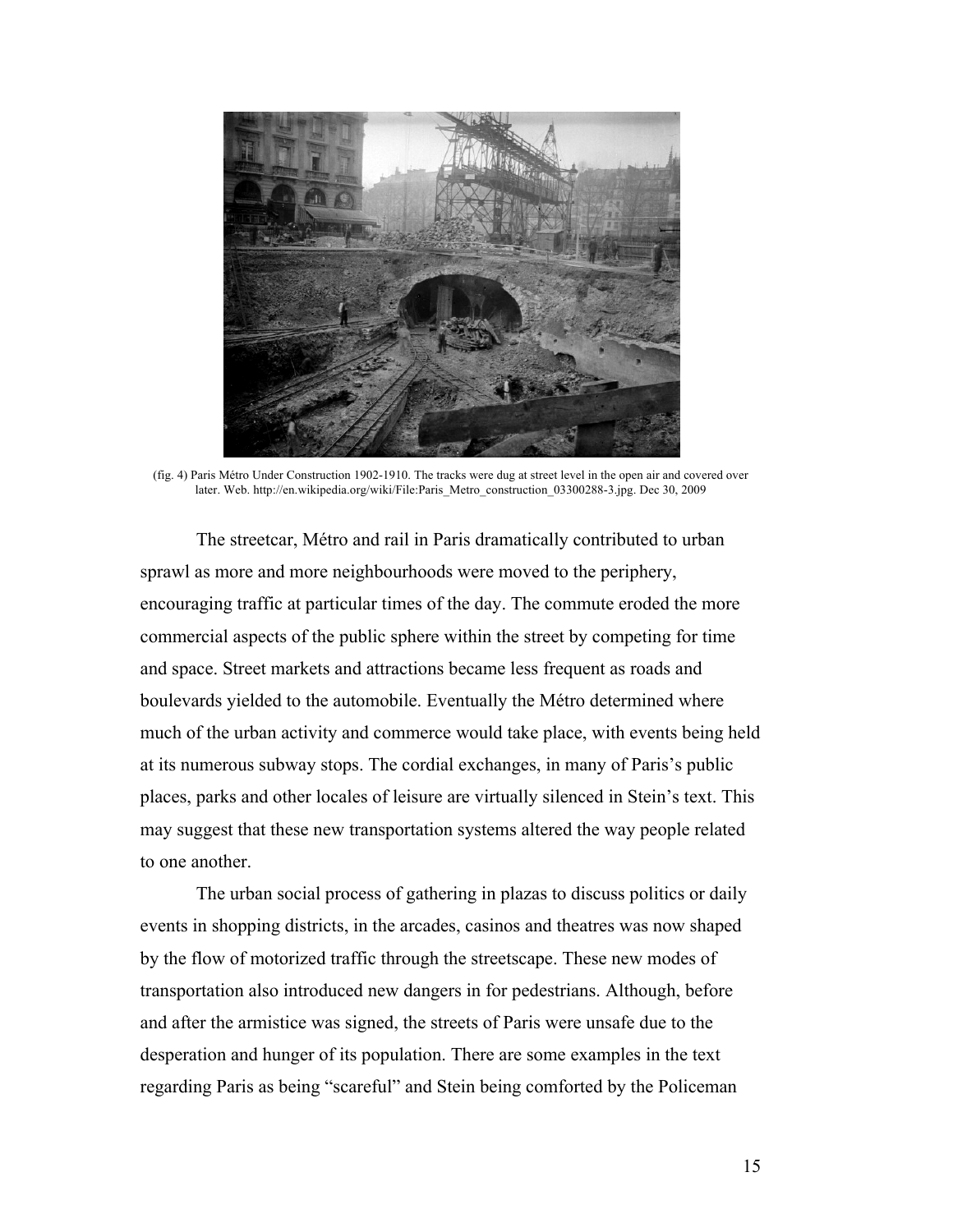who takes care of them in the streets during the Zeppelin attacks when all the lights were out. $30$ 

There is much evidence to suggest that self defense initiatives and public/private partnerships to keep the streets safe were in the works even as early as 1890. There are also suggestions that, by publicizing street violence and keeping it in the public consciousness, women where deprived of full participation in the working social sphere, $31$  by limiting the times of day when a woman felt secure being alone on the street. This is certainly part of a larger geocritical approach that problematizes female literary spaces. Indeed we see very few examples of Toklas or Stein going out alone in the novel (let alone at night) although there is an instance where Stein is mentioned to have posed for Picasso, "She had come to like posing, the long still hours followed by a long dark walk intensified the concentration with which she was creating her sentences.<sup>332</sup> There is no doubt that Stein was a "night owl" as she would often wait until the late hours, after everyone had left 27 Rue de Fleurus, before setting down to diagram sentences, (a kind of linguistic cartography), or write in quiet meditation.

Although crime was a problem in Paris the novel offers no descriptions of its occurrence. Even the passage describing Alice's missing purse, is in the end returned by a stranger that replaces everything and refuses a reward. Yet there is much evidence in the novel regarding the erosion of civic infrastructure and the dilapidated state of its architecture, which may have introduced opportunities for crime. This is further emphasized by the presence of gas lighting at 27 rue de Fleures despite the fact that electric lighting had been around since the early 1890's. Unlike electric lighting, which could be switched on simultaneously, individual gas fixtures were more difficult to maintain and created fire hazards.

The difficulties accessing the various floors in many of the studios visited, in particular the studio of Matisse on the left bank, were due to the unkempt state of urban dwellings. There were also problems with telephone communications

<sup>&</sup>lt;sup>30</sup> Gertrude Stein and Carl Van Vechten, eds., <u>Selected Writings of Gertrude Stein</u>, pp. 166,162

<sup>31</sup> Aaron Freundschuh, "New Sport' in the Street: Self-Defence, Security and Space in Belle Epoque Paris," *French History: Spaces and Places*, *20*(4), 424, 2006. Retrieved December 18, 2009, from Research Library. (Document ID: 1171125391).

<sup>&</sup>lt;sup>32</sup> Gertrude Stein and Carl Van Vechten, eds., Selected Writings of Gertrude Stein, p.47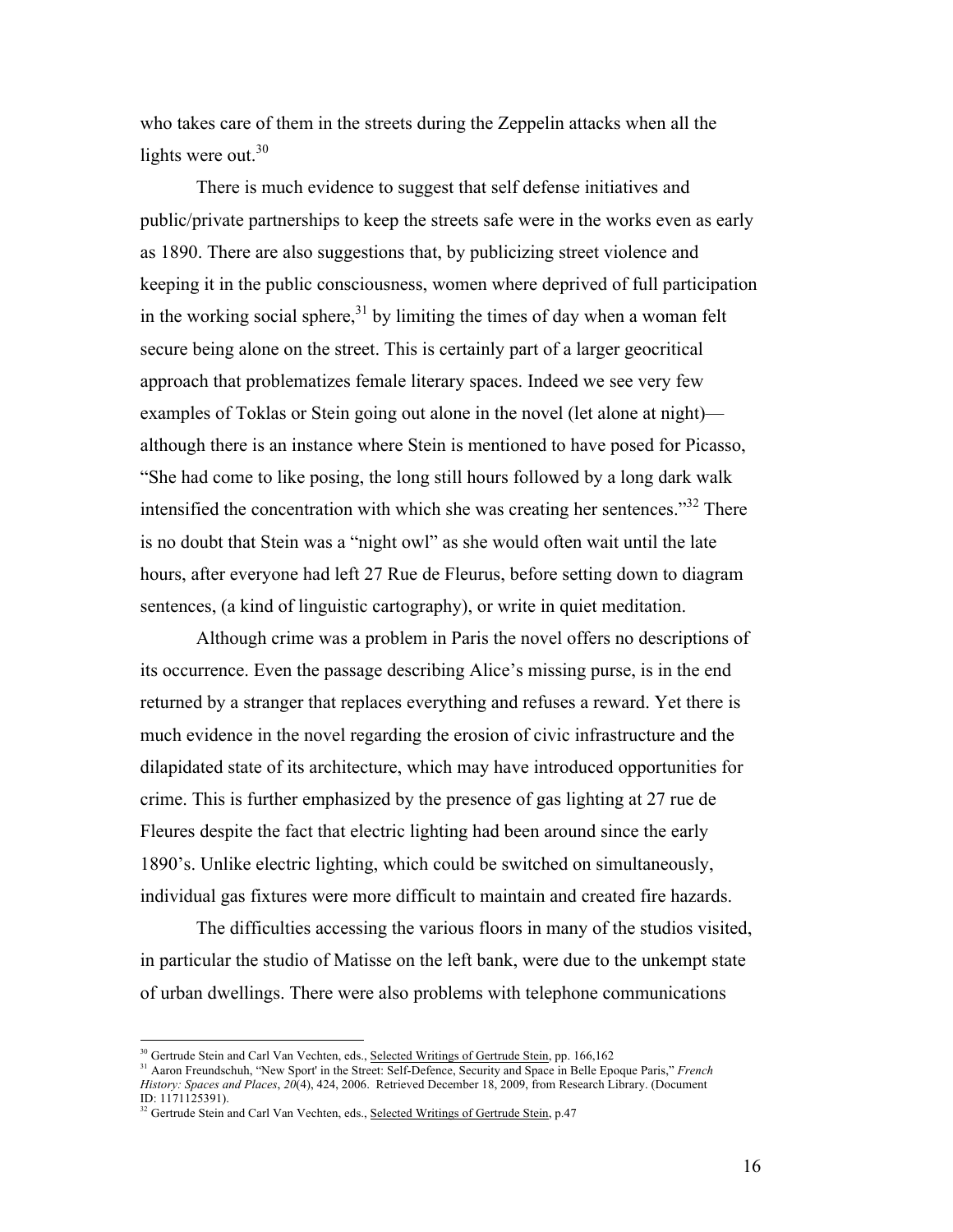when Fernande and Toklas attempt to order the *riz à la Valenciennes* to feed everyone at Rousseau's banquet in a small café at the foot of *rue Ravignan*. These examples suggest the tremendous growing pains Paris experienced throughout the period. Paris was and still is the most densely populated major municipality in the world even though its total population peaked in 1921.

# **The Rueful Street and The War Years**

Following the French Revolution, from 1789 to 1799, successive city plans to widening the streets were initiated, under Haussmannization, in an attempt to thwart future efforts to construct barricades, allow for the survey boulevards and, if necessary, deploy troops. The ancillary effect of Haussmannization created the cultural district of Montmartre due to the granting of large swaths of land near the centre of the city to his financial supporters. This drove the less fortunate central populations to Montmartre in order to escape taxation and higher rents, but also enabled a large cultural district to flourish. Movement through the city was certainly improved but by World War Two the changes had also made it possible for Hitler's mobilized army to move with ease through the urban centre. Ironically the chaos of invasion was the antithesis of Haussmann's order.

The militarization of the street is recounted in Toklas' description of the Great War:

It was the principle of the camouflage of the guns and the ships in the war. The first year of the war, Picasso and Eve, with whom he was living then, Gertrude Stein and myself, were walking down the boulevard Raspail on a cold winter evening. There is nothing in the world colder than the Raspail on a cold winter evening, we used to call it the retreat from Moscow. All of a sudden down the street came some big cannon, the first any of us had seen painted, that is camouflaged. Pablo stopped, he was spell-bound. "*C'est nous qui avons fait ça*," he said, "it is we that have created that," he said. And he was right, he had. From Cézanne through him they had come to that. His foresight was justified. $33$ 

This seems particularly close to the anecdote of Picasso's comment to a German officer when harassed by the Gestapo in Nazi-occupied Paris. An inquisitive

 <sup>33</sup> Ibid, p. 84-85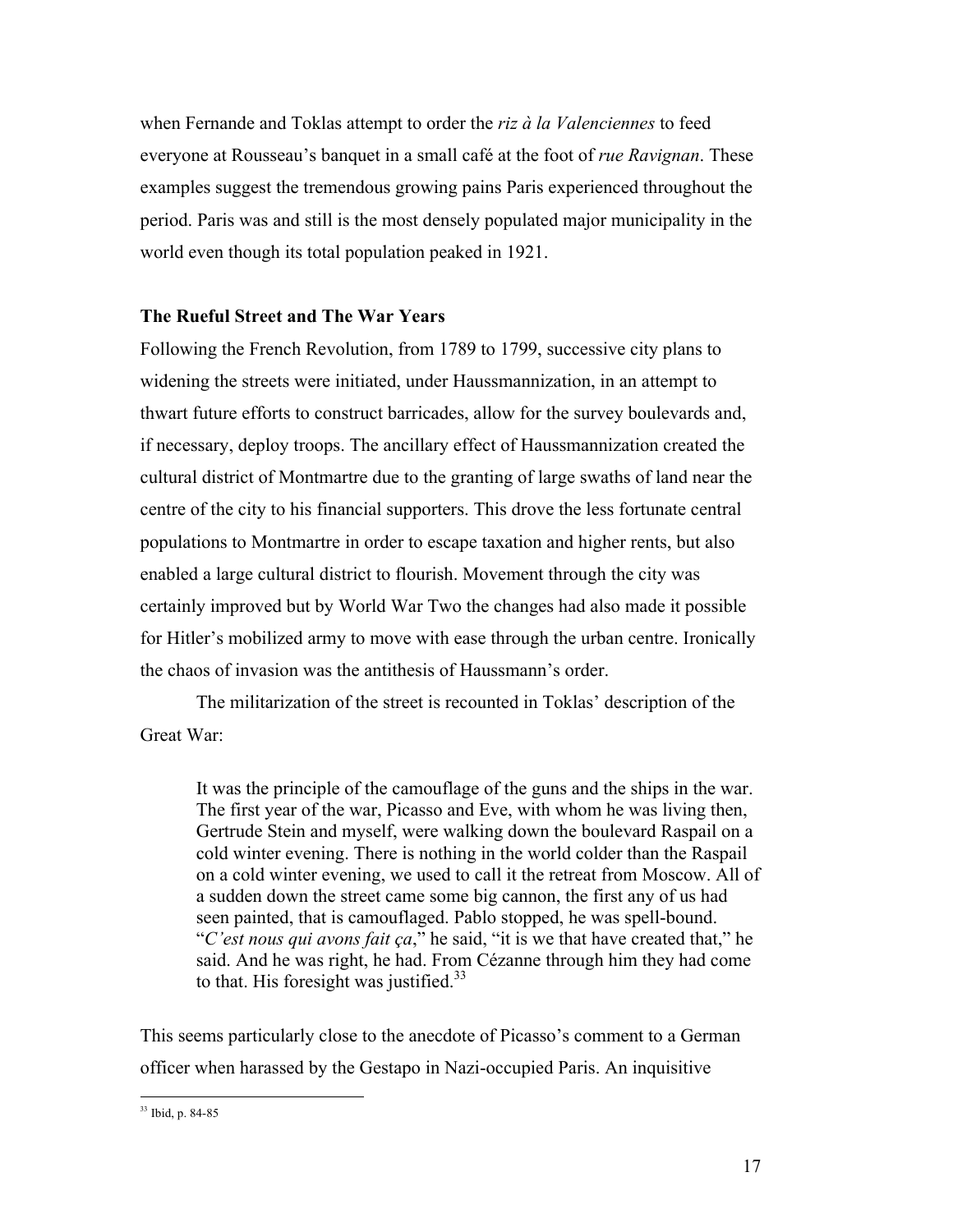officer, coming into his apartment, noticed a photograph of Guernica lying on a table. "Did you do that?" he asked. "No, you did," said Picasso.

There has been a good deal of scholarship relating the relationship of aerial photography and military mapping to the advent of Cubism. The landscape when viewed from above appears fractured—streets become abstract lines and parks, buildings and neighbourhoods become shapes.<sup>34</sup> The use of Zeppelins during the Great War is recounted in the novel, along with street blackouts, alarms and the ensuing terror.<sup>35</sup> Zeppelin crews performed the dual function of dropping bombs and providing aerial reconnaissance.<sup>36</sup> The flights allowed for the mapping of urban and rural areas, the determination of war strategies and troop movements. The map of the French Republic on the other hand was used

…to unite as well as to support. Maps during the Third Republic validated the new regime. Completed projects, schools, stable neighborhoods, multiple *Paris Expositions Universelle*, and other tourist destinations commonly appeared in maps sanctioned by the government as well as in those produced by the private sector. $37$ 

Steins own interest in maps and roads would become married with her medical training when she drove for the American Fund for French Wounded during the First World War and street signs would take on new significance for her. The communities they served within Paris and in the smaller towns asked if the AFFW would also carry small sellable items. Ford trucks would be loaded with towels, shoes, stockings and sundries to administer along with the donated food and medical supplies. The trucks were a small mobile stores as well as a means to organize relief efforts.

By volunteering Stein and Toklas had broken through some of the barriers levied against women who were not allowed to participate in combat. "Gertrude and Alice…volunteered to drive supplies to French hospitals, in the Ford they named *Auntie*, after Gertrude's aunt Pauline, 'who always behaved admirably in

 <sup>34</sup> Paul K. Saint-Amour, "Modernist Reconnaissance." *Modernism/modernity* 10 (2003): 349-80

<sup>&</sup>lt;sup>35</sup> Gertrude Stein and Carl Van Vechten, eds., Selected Writings of Gertrude Stein, p. 148

<sup>36</sup> Ibid, pp.147, 148

<sup>&</sup>lt;sup>37</sup> Kory Earnest Olson, *Mapping Modernity: Representations of Paris in the Early Third Republic 1870-1900*, (Pittsburgh, PA: Pennsylvania State University, 2006), p.6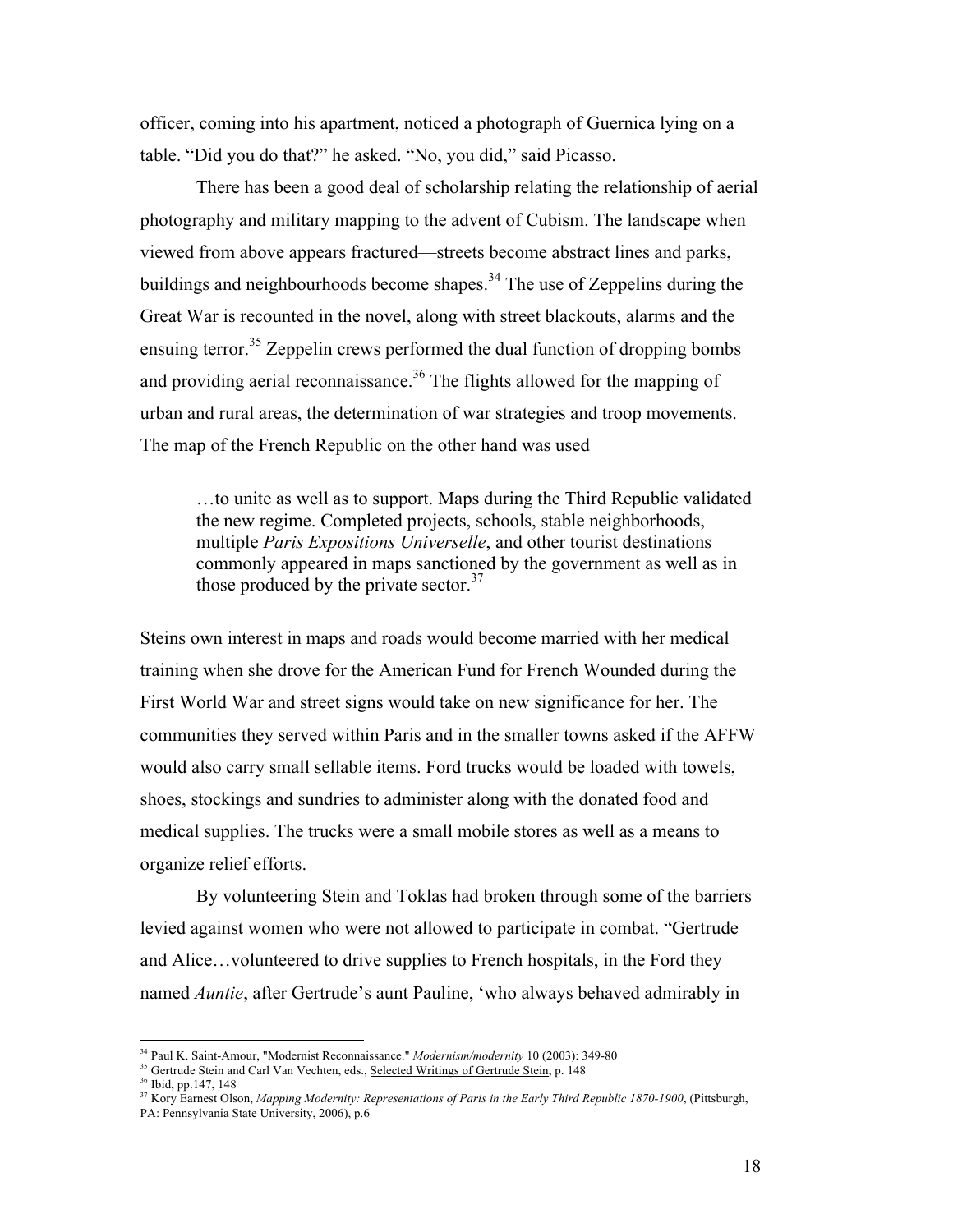emergencies and behaved fairly well most times if she was flattered."<sup>38</sup>



(fig. 5) Toklas and Stein with their Ford Model T "Alice" as volunteers for the AFFW, 1916 Web. http://en.wikipedia.org/wiki/Gertrude\_Stein#Auntie. Dec 30, 2009

Stein casts Toklas' voice when they run out of gas on their way to the AFFW headquarters. The scene unfolds like a comedy sketch.

We went outside of Paris to get it [the car] when it was ready and Gertrude Stein drove it in. Of course the first thing she did was to stop dead on the track between two street cars. Everybody got out and pushed us off the track. The next day when we started off to see what would happen we managed to get as far as the Champs Elysées and once more stopped dead. A crowd shoved us to the side walk and then tried to find out what was the matter. Gertrude Stein cranked, the whole crowd cranked, nothing happened. Finally an old chauffeur said, no gasoline. We said proudly, oh yes at least a gallon, but he insisted on looking and of course there was none. Then the crowd stopped a whole procession of military trucks that were going up the Champs Elysées. They all stopped and a couple of them brought over an immense tank of gasoline and tried to pour it into the little ford. Naturally the process was not successful. Finally getting into a taxi I went to a store in our quarter where they sold brooms and gasoline and where they knew me and I came back with a tin of gasoline and we finally arrived at the Alcazar d'Eté, the then headquarters of the American Fund for French Wounded.<sup>39</sup>

<sup>&</sup>lt;sup>38</sup> Gertrude Stein and Carl Van Vechten, eds., Selected Writings of Gertrude Stein, pp.84-85

<sup>39</sup> Ibid, p.163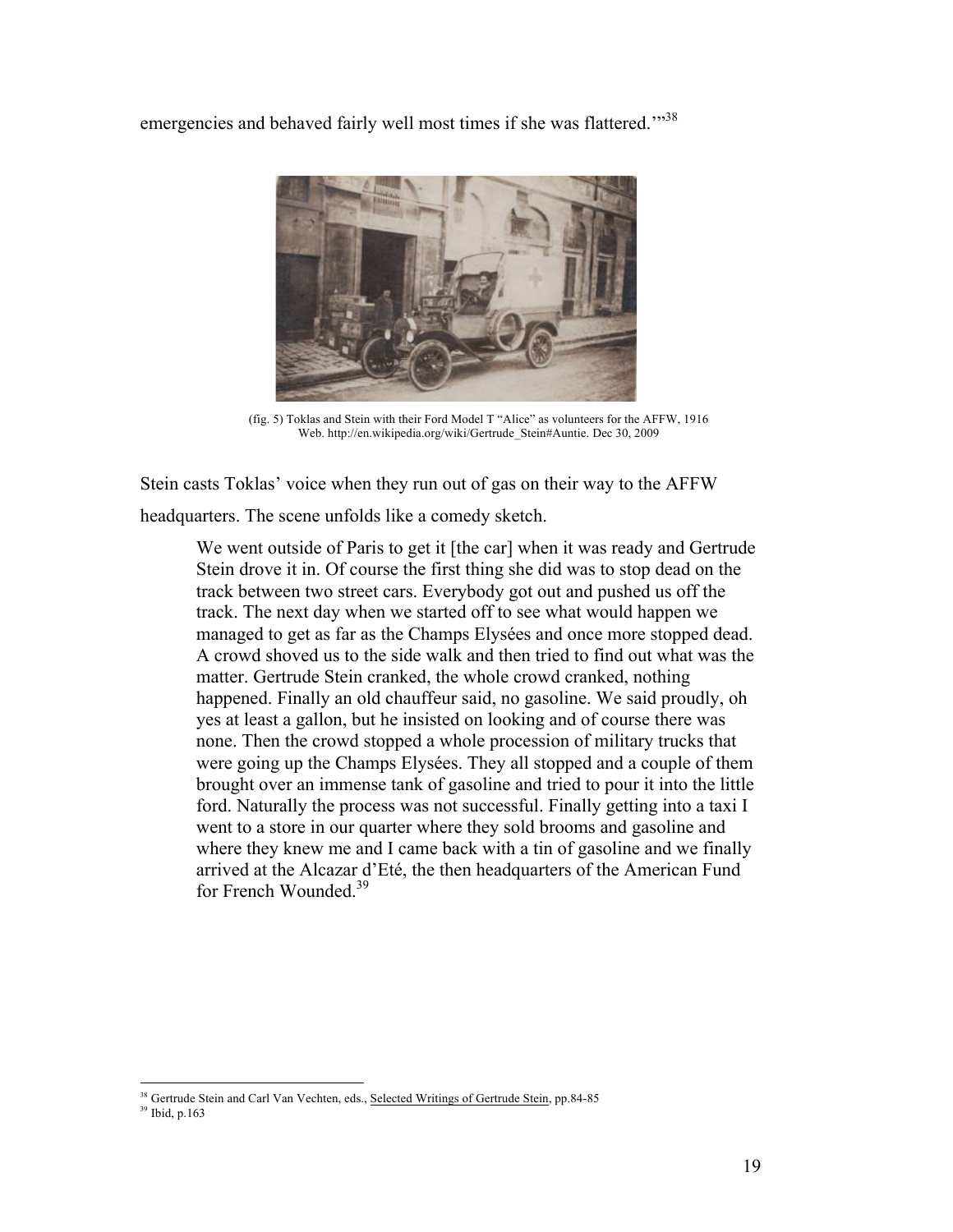

(fig. 6) A sidewalk café in Paris in 1917, in which a mix of various nationalities can be seen. Web. http://www.greatwardifferent.com/Great\_War/Paris\_at\_War/Paris\_at\_War\_01.htm. Dec. 30, 2009.

The Alcazar d'Eté was originally a *café chantant*. An outdoor café, inspired by the Turkish coffee house, where small groups of performers would play popular music for the public during the *Belle Époque*. The fact that the incident unfolds with everyone pitching in is an interesting way of framing the scene, because one imagines a crowded busy street with traffic noise and the urgency that accompanies modern life.

The cranking of the car in the novel evoked the hardships that often accompanied ownership. Stein eventually had to retire "Auntie", because it longer qualified as a post war civilian vehicle. The importance of vehicles to Stein cannot be underestimated. An extension of her concern for the liminal space between the inside and outside, the car represents a kind of outwear, a private cocoon within public space. Metaphorically the automobile may also be seen as a vehicle for Stein's writing as well, providing her with an impromptu space to pen curbside poems while waiting for Alice to run errands on foot.

As author James Mellow notes, "The sight of Gertrude Stein, perched high atop the driver's seat of her Ford runabout, gripping the steering wheel, peering intently ahead and proceeding down Parisian streets, like some comically large goddess of the machine, was a vision many expatriates of the twenties recalled."<sup>40</sup> But the bulk of the text regarding her automobiles in the novel dwells on the

<sup>&</sup>lt;sup>40</sup> James R. Mellow, Charmed Circle: Gertrude Stein & Company, (New York: Praeger, 1974), p.241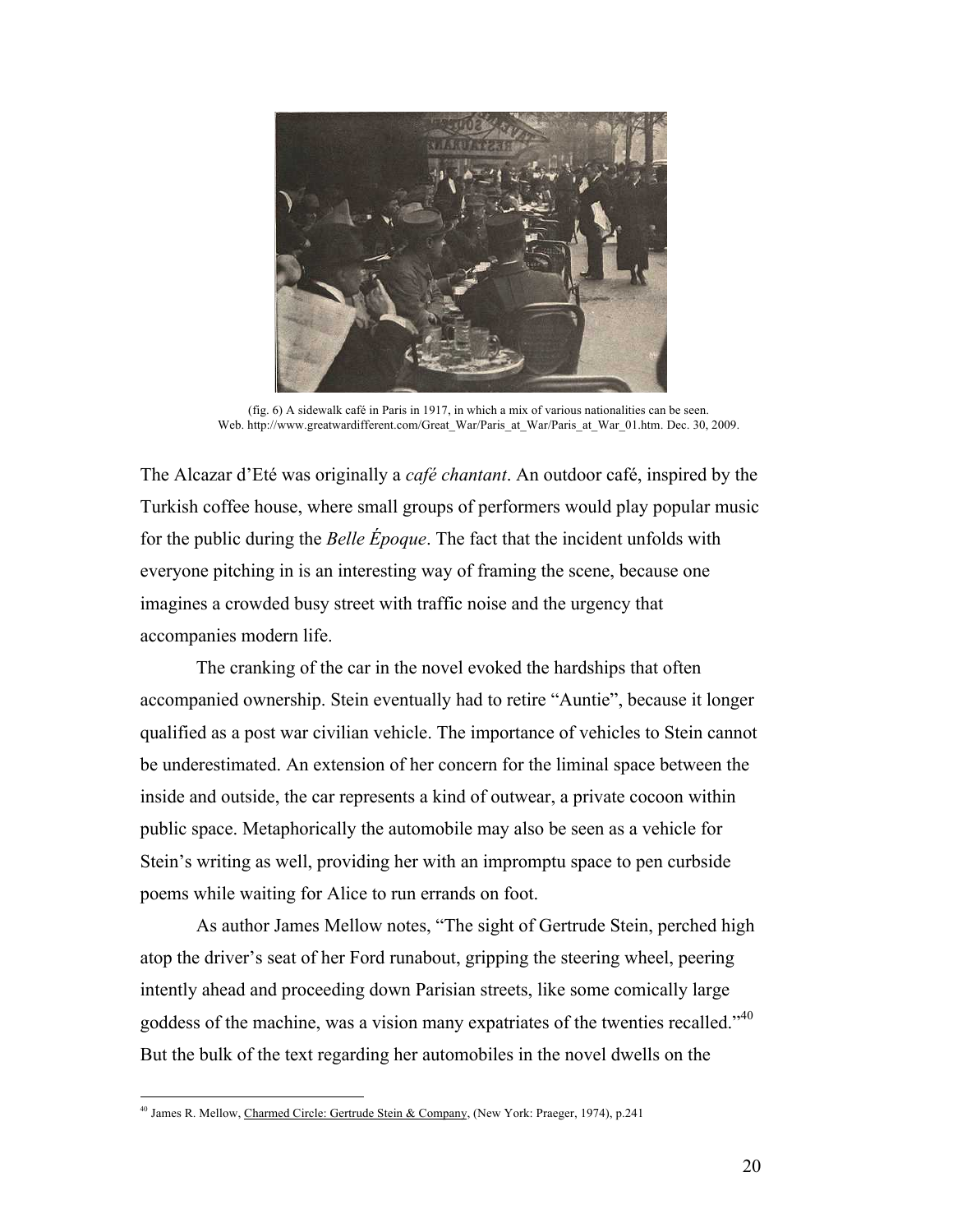movement and sound of the streets. "She also liked to set a sentence for herself as a sort of tuning fork and metronome and then write to that time and tune. *Mildred's Thoughts*, published in The American Caravan, was one of these experiments she thought most successful."<sup>41</sup> Indeed Alice calls both pictures and automobiles Stein's "distractions" only later adding "dogs" to the list.<sup>42</sup>

### **Landmark Omissions**

Métro stations, like several other landmarks, that represent Paris in the popular consciousness of the time are conspicuously absent in the text. The Eiffel Tower, Machinery Hall and the Catacombs are all interesting omissions, but Stein's concerns remain at street level. It could have been that some of these places were tourist traps. Stein does not seem to be interested in the tourist even though she herself was an American expatriate.

Paris was filled with memorials, statues, obelisks, cenotaphs, tombs, shrines and commemorations. Apart from Guillaume Apollinaire most Modernists tended to ignore such things. Perhaps it was after Apollinaire's death that Stein needed to move on. The last two pages of the chapter entitled *The War* end with triumph in the streets under the *Arc de Triomphe* a sign of nationalism, which received significant attention in the text. French, Spanish, American, Russian, Hungarian and English people, among others, united to celebrate the end to the war.

The members of the American Fund for French Wounded were to have seats on the benches that were put up the length of the *Champs Elysées* but quite rightly the people of Paris objected as these seats would make it impossible for them to see the parade and so Clemenceau promptly had them taken down. Luckily for us Jessie Whitehead's room in her hotel looked right over the *Arc de Triomphe* and she asked us to come to it to see the parade. We accepted gladly. It was a wonderful day. $43$ 

Life in post war France nonetheless remained difficult, as refugees from the war-ravaged countryside began to return to Paris, choking train stations and making it impossible to drive from one part of the city to another. Many of the

<sup>&</sup>lt;sup>41</sup> Gertrude Stein and Carl Van Vechten, eds., Selected Writings of Gertrude Stein, p.194

<sup>42</sup> Ibid, p.198

<sup>43</sup> Ibid, pp.180, 181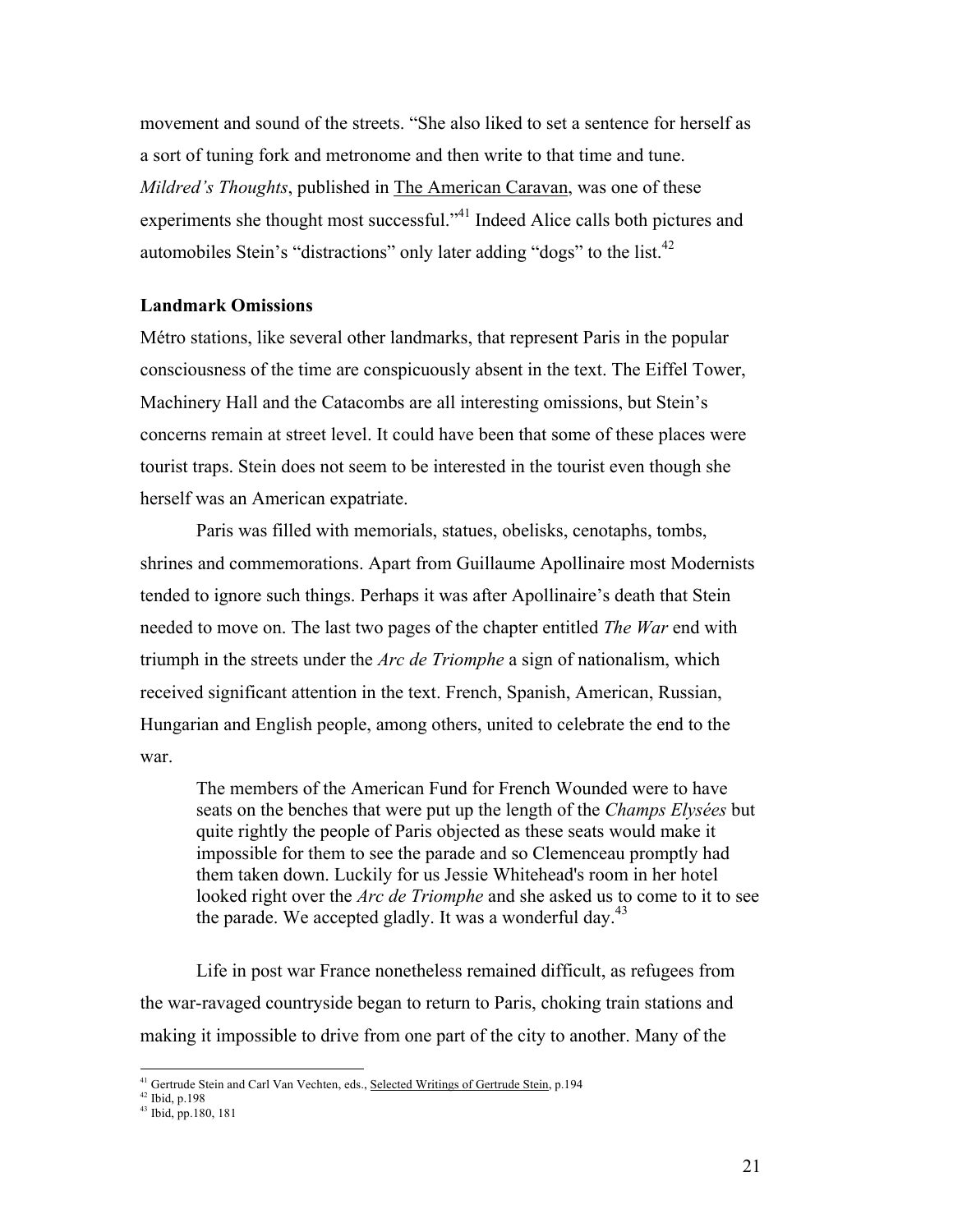ambulance drivers stayed on to help refugees resettle under the newly created American Committee for Devastated France (ACDF). Buses in the city were crowded, roads were in poor condition and train stations were cluttered with belongings virtually impossible to retrieve.<sup>44</sup> The growing pains continued as tensions would inevitably arise between new arrivals, particularly during the city's population spike of the 1920s, providing a new stage for Stein and the writers of the "lost generation".

A predominant theme in the novel dwells on changing nature of the public space and it was the citizens of Paris who held the reigns of public policy. In the everyday of Paris, change often occurred as the result of apparently insignificant moments. On one occasion when Ernest Hemingway visited Stein, the pair took a walk to discuss Hemingway's vocation and uncertain future. He reaffirmed his commitment to be a writer, rather than a journalist, in the streets of Paris, and the walk set the course for his future.  $45$ 

#### **The End of the Line**

In relatively short span of twenty years, Paris had overcome the terror its streets had known through eighty years of revolution, urban revolt and rapid expansion. The modernization of the city, changes in urban planning, new modes of transportation and widespread mechanization irrevocably altered the experience of the street. Boulevards, which once hosted commercial markets and public events gave way to taxi cabs and automobiles. The sounds, smells and sights too were forever changed. The clatter of horse hooves, the odor of manure and the bustle of pedestrian traffic were replaced by the roar of engines, pollution and the speed of commuter traffic. It was a time of reinvention. A reinvention of public space as a well a reinvention of the Republic itself.

Stein and Toklas invent for themselves a community of opperative agents for social and artistic transformation by way of introduction. Their lived experience becomes mythic by way of association with the creative synergy of Modern Paris. As an outsider (an intellectual, an expatriate American, an

 <sup>44</sup> Kimberly Chuppa-Cornell, *The U.S. Women's Motor Corps In France, 1914-1921*, Historian, 56:3. 1994, Spring, p.473 45 Ibid, p.201